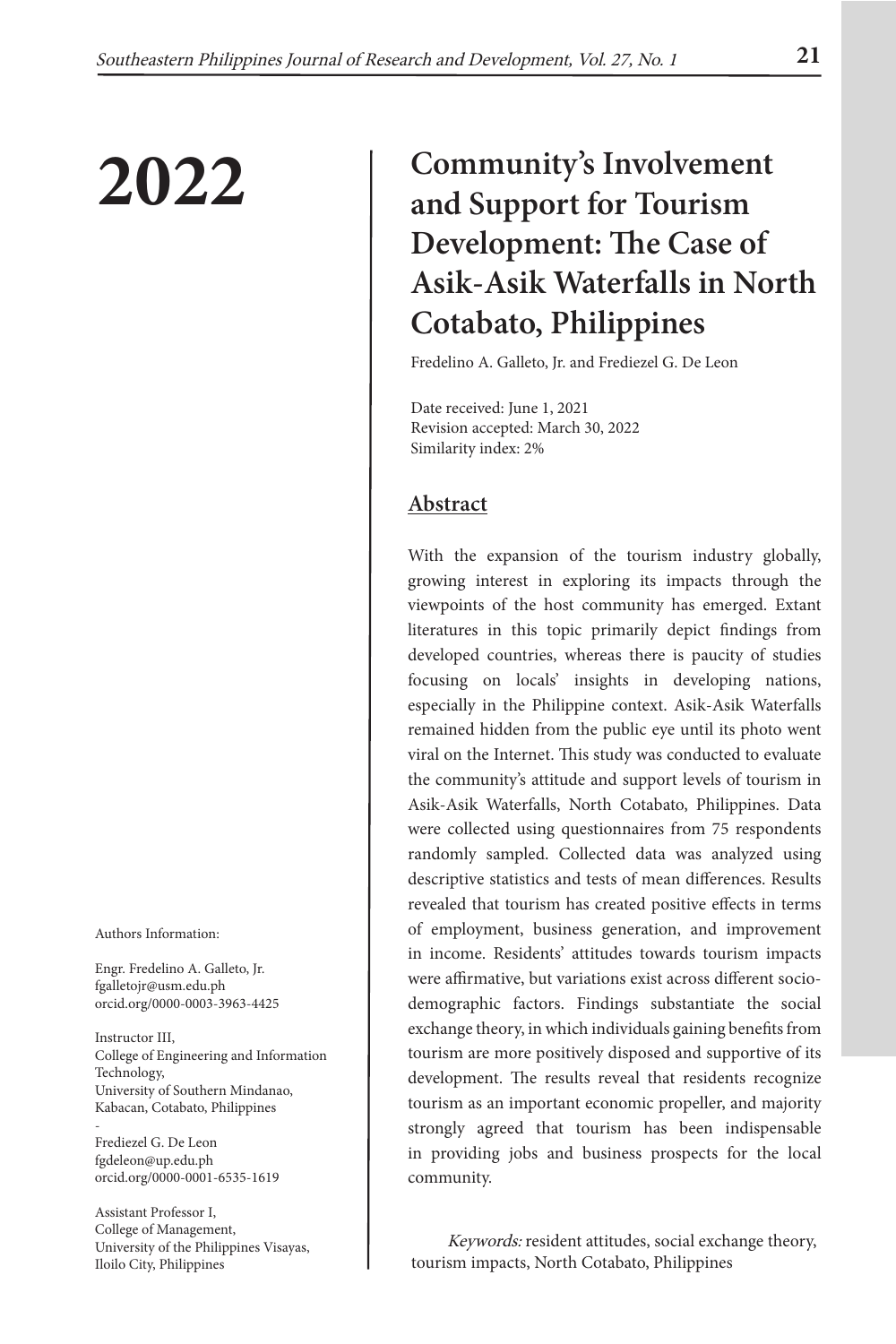**22**

Tourism has gained repute as a rapidly advancing industry, serving as a compelling driver of economic growth worldwide (Goodwin, 2007; Zhao & Ritchie, 2007; Zhao, 2009; Porter et al., 2015; & Charag et al., 2019). This sector has transpired as among the key activities promoting economic progress, manifested by its 10.4% contribution in global gross domestic product and generation of 313 million employment opportunities in 2017 (WTTC, 2018a; WTTC, 2018b; & Zhuang et al., 2019). It has brought forth tangible benefits such as creation of business and job opportunities, increased income levels, better quality of life, improved infrastructure and facilities, and upholding and promotion of cultural pride (Hammad et al., 2017; Latip et al., 2018; Saqib et al., 2019; & Charag et al., 2019).

While literature has established the role of tourism in economic advancement and enriching cultural heritage, it has also impacted host communities in several means. Research on resident attitudes towards tourism development has yielded diverse results (Pansiri & Mmereki, 2010; Türker & Öztürk, 2013; & Rasoolimanesh, 2015). Socio-demographic factors influenced residents' attitudes on tourism impacts as demonstrated by Liu and Var (1986). Charag et al. (2019) made a run-through of the adverse implications of tourism development which include: rise in cost of living, disturbance in natural environment, overcrowding, traffic congestion and an increase in crime rate, among others.

The existence of both beneficial and negative effects of tourism expansion has stirred interest among many researchers to explore the impacts of tourism through the viewpoints of local residents (Ko & Stewart, 2002; Nunkoo & Ramkissoon, 2011; & Vargas-Sánchez, et al., 2015). Local communities are the central elements of tourism development, and their patronage and support are of paramount importance for sustainability and further progress of tourism in an area (Gonzales et al., 2018; & Fletcher et al., 2016). If residents have positive perceptions about tourism, they are more inclined to support its development and success, and they tend to be less supportive of constraints on its expansion. Ap (1992) remarked that a tourist site will maintain a long-standing popularity if the local residents are hospitable and if they exhibit pleasant demeanour towards the visitors. Discerning residents' perceptions of tourism influence is therefore imperative, as it serves as basis to formulate level-headed planning strategies and policies for tourism advancement (Long and Kayat, 2011; Hammad et al., 2017). This also provides valuable information on how to curtail the negative impacts of tourism development on the local populace (Charag at al., 2019; Almeida-Garcia et al., 2016).

Asik-Asik Waterfalls had remained hidden from the public eye until its photo went viral on the Internet. The hidden magical waterfall was kept unheard of from the world until it's unearthing by the locals in 2010. The spread of photos online and words of tourists made its catchy attention not only to local Filipino travelers but also to foreigners. Asik-Asik, which means "sprinkle-sprinkle" in the local dialect, which typifies how the water from the falls sprinkles on nearby rocks. The streams of cold water come forth from the springs deep within the rocks itself. The falls expand like a curtain and water emanating from the rocks on surrounding cliff cascades into the adjoining river. The spring water gushing through a 60-meter high rock formation carpeted with lush green ferns and moss is a remarkable sight that stirs interest among tourists. The lavish and emerald flora blanketing the surface of the 140-meter rock formation adds awe to this scenic spectacle.

The absence of a contributing river above the gigantic rock mountain remarkably sets Asik-Asik apart from other waterfalls (Lakwatsero.com). A travel blog (Lakwatsero, 2022 accessed at lakwatsero.com) provided a practical guide, indicating that tourists need to travel roughly 20 kilometers from the town proper of Alamada to get to the Waterfalls. A descending stair consisting of 376 steps have then to be traversed by travelers from the entrance to reach the falls itself. This 140 meter wide waterfall has been a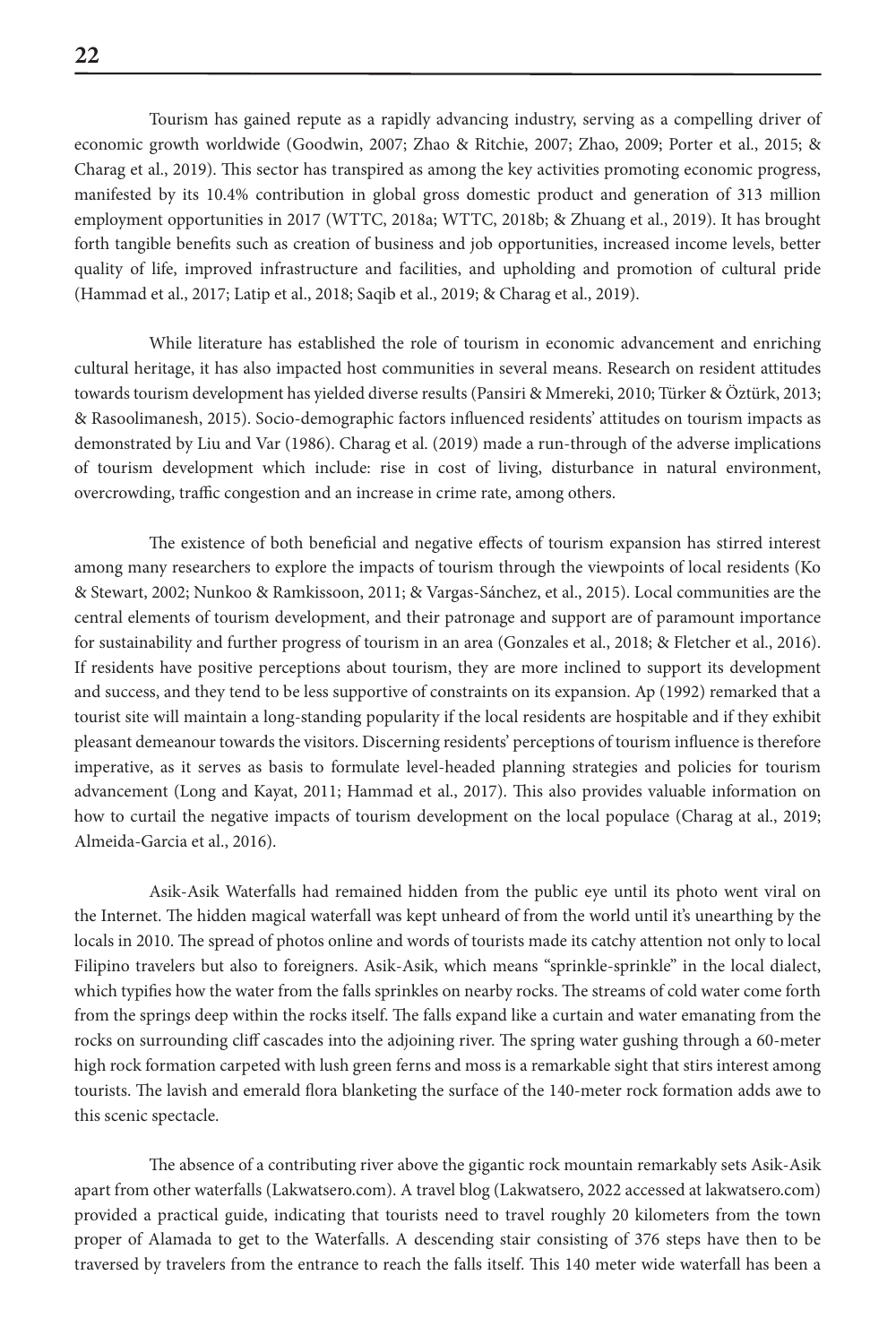clandestine gem until it was unveiled in 2010 after a series of social media posts went viral. The splendor of the spot has been unrolled thereafter, and through various social media platforms, Asik-Asik Waterfalls has been a renowned nature's marvel.

With the advent of tourism expansion worldwide, a growing interest in studying its impacts among host communities has emerged. Ap (1992) defined "tourism impacts" as the effects or changes that transpire concurrent with tourism development. Impacts of tourism can be broadly classified into two spectrums- positive and negative, both exert tantamount influence on the local populace (Jurowksi et al., 1997). Extant literature on tourism primarily focuses on delineating impacts on three key areas: economic, socio-cultural and environmental (Andereck et al., 2005; Almeida-Garcia et al., 2016; & Hammad et al., 2017).

This dimension constitutes any type of economic benefit or financial streams associated directly and indirectly with tourism activities (Gursoy et al., 2010; & Saqib et al., 2019). Economic impacts appear as among the most clear-cut beneficial influences of tourism, as demonstrated by various works (Hanafiah et al., 2013). Tourism has been an important avenue for economic growth, manifested by: better employment opportunities, increase in income levels of local residents, source of foreign exchange income for developing countries, and reduction of poverty (Andereck & Nyaupane, 2011; Mensah, 2012; & Charag et al., 2019). A study performed by Jalani (2012) depicted that the tourism industry in Sabang, Palawan, Philippines, well-recognized for its "Underground River", has remarkably improved the economic standing of the community. It has opened job opportunities for local residents hence, tourism has gained utmost support from the host populace. A parallel finding was observed by Latip et al. (2018) who deduced that tourism significantly augmented the household income of Orang Sungai, a group of indigenous people residing in Kinabatangan, Sabah, Malaysia. The authors further remarked that tourism activities can also be a source of financial incentives for the indigenous community, as tourist accommodations and hotels serve as lucrative venues where traditional crafts can be displayed and marketed.

Despite its contribution, there are studies that underpin the adverse effects of tourism from an economic perspective. Concomitant with the rise in employment prospects, tourism activities may also escalate the cost of living, cause inflation in prices of properties, generate transitory and low-paid jobs, and instigate higher demand and competition for facilities (Ko & Stewart, 2012; Latip et al., 2018; & Gursoy et al., 2010).

Congruent with economic implications, tourism also renders both affirmative and undesirable impacts to host communities in a socio-cultural sense. The positive repercussions include: improved quality of life, enhancement of a site's appearance, development of various entertainment selections and reduced social inequalities (Charag et al., 2019; Stydilis et al., 2014; Kim 2013; & Nunkoo & Ramkissoon, 2011). Tourism also promotes preservation of historic and cultural landmarks; upholds heritage and fortifies cultural identities of the host community; serves as corridor for social interaction between tourists and residents (Nunkoo & Ramkissoon, 2010; Andereck & Nyaupane, 2011; & Hammad et al., 2017). Conversely, socio-cultural impacts brought by tourism may also elicit negative effects that cannot be overruled. Among the significant matters associated to tourism development are: weakening of moral values; engagement in gambling, rise in prevalence of crime, prostitution and drug use; overcrowding and congestion of roads (Deery et al., 2012; Latip et al., 2018; & Charag et al., 2019); and gradual loss of cultural identity as residents tend to emulate tourists' behaviours (Nunkoo & Ramkissoon, 2011). Tourism has also been viewed as a disruptive force among indigenous communities, particularly among younger members who may show inclination to foreign style and envision to eventually abandon the community in pursuit for modernization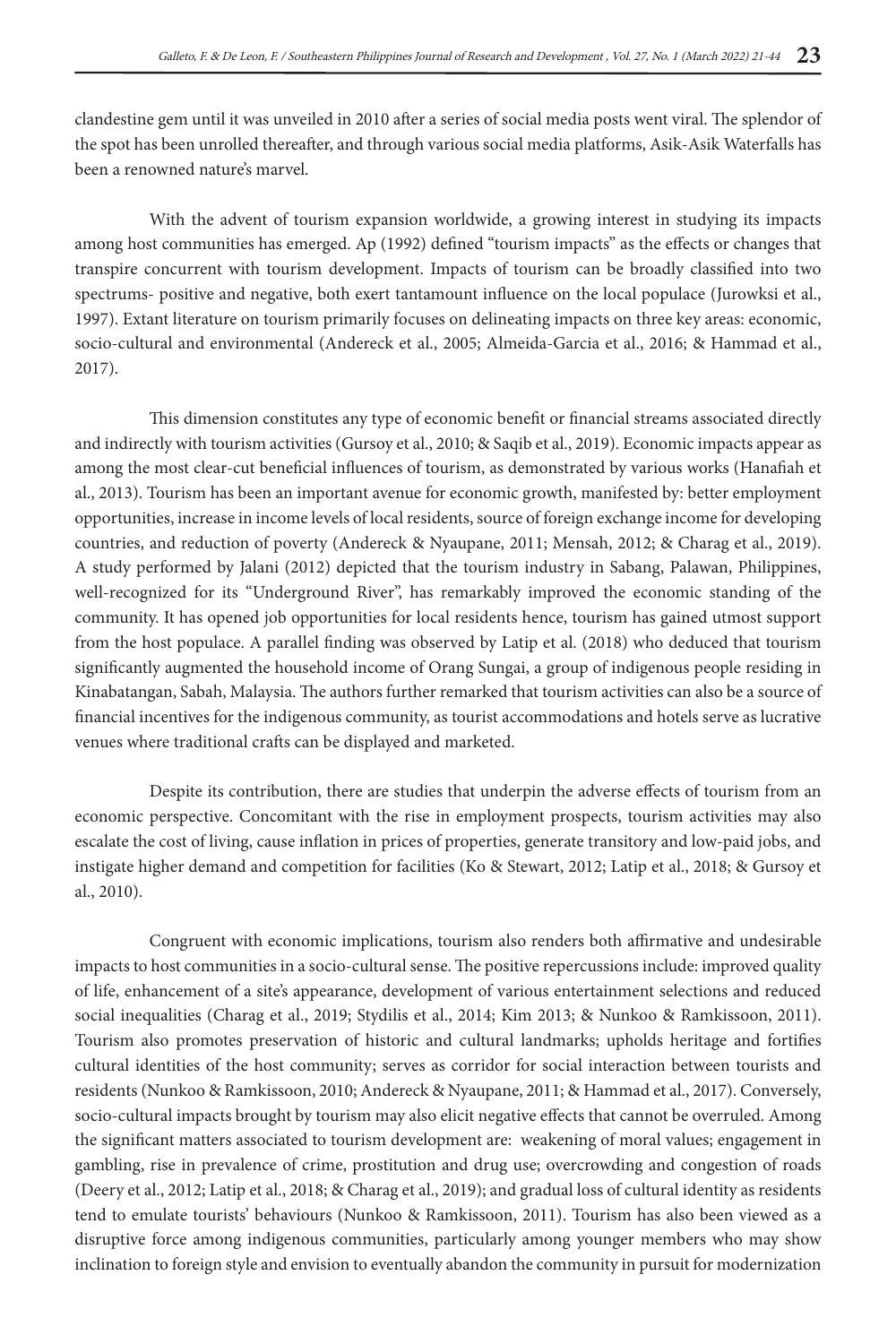Tourism is often regarded as a clean industry, however, there are studies that indicate otherwise as it is typically developed in aesthetic yet delicate environments that capitalize on natural resources (Andereck et al., 2005). In the positive light, tourism development may bring forth improvement in the physical appearance of sites, subsequently, creating awareness on environmental conservation; preservation of historic locations and resources; enhancement of public facilities and roads (Diedrich & Garcia-Buades, 2009; & Andereck et al., 2005). However, tourism may undermine itself if local policies lay more emphasis on tourists' demands without giving much concern for the environment. The possible environmental upshot documented by Nunkoo and Ramkissoon (2011) are pollution, increased litter and over concentration of visitors especially during peak season. Other studies substantiate the role of tourism development in causing impairment of water, soil and air quality; depletion of resources, deforestation and disruption of biodiversity (Charag et al., 2019; Ko & Stewart, 2002; & Saqib et al., 2019).

Existing studies suggest that host communities are heterogeneous in their attitudes towards tourism impacts, and these variations are influenced by socio-demographic variables. Nunkoo and Ramkissoon (2011) in their study at a small island in Mauritius, found that gender was the most obvious predictor of residents' attitudes. The study established that males tend to have more positive outlook about economic and environmental impacts of tourism, denoting that it promotes educational experience and greater regard for cultural heritage, and reduces social imbalances. Female participants, on the other hand, have more negative view, placing emphasis on social and cultural aspects: increased occurrence of prostitution and weakening of family ties. Individuals who were also directly reliant on the tourism industry have a more positive attitude towards its expansion. Latip et al. (2018) obtained a parallel observation, noting that indigenous residents employed in the tourism industry viewed its development more positively. As they reap economic benefits, locals foster keen interest in enhancing protected sites and support greater tourism advancement. Meanwhile, Charag et al. (2019) established that while residents' age, gender, source of income do not influence their attitudes about tourism impacts, perceptual differences across levels of education are fairly evident. They deduced that residents who had higher levels of education showed more positive disposition towards tourism. This typifies that educational attainment plays a significant role in logical assessment of the benefits and costs of tourism growth. By and large, no consistent association has been drawn between socio-demographic factors and resident perceptions, and the results mainly vary across studies. Employment in the tourism sector appears to be the only consistent variable that incites positive attitude towards tourism impacts throughout various literature (Latip et al., 2018; Hammad et al., 2017; & Saqib et al., 2019).

The analysis of locals' standpoints towards tourism impacts would patch up several knowledge gap in community's perception literature which include: (1) variations of studies focusing on residents' insights towards tourism implications in developing countries; (2) limited works on perceptual differences on tourism impacts across varying socio-demographic attributes; and (3) research actuality of relationships about resident's perception of tourism impacts in the Philippine context. Against this background, the present study explores residents' attitudes toward tourism in Asik-Asik Waterfalls, a site in North Cotabato, Philippines that recently gained popularity among tourists.

This paper seeks to address the following specific objectives: firstly, to evaluate the involvement of local community in tourism sector; secondly, to ascertain the perceptions of residents on economic implications of tourism development in their lives; and lastly, to determine the influence of sociodemographic characteristics on residents' perceptions of tourism impacts. Thus, this paper presents how a community's perception and overall attitude of economic impacts of tourism- both positive and negativeinfluence their involvement and support for the development of Asik-Asik Waterfalls.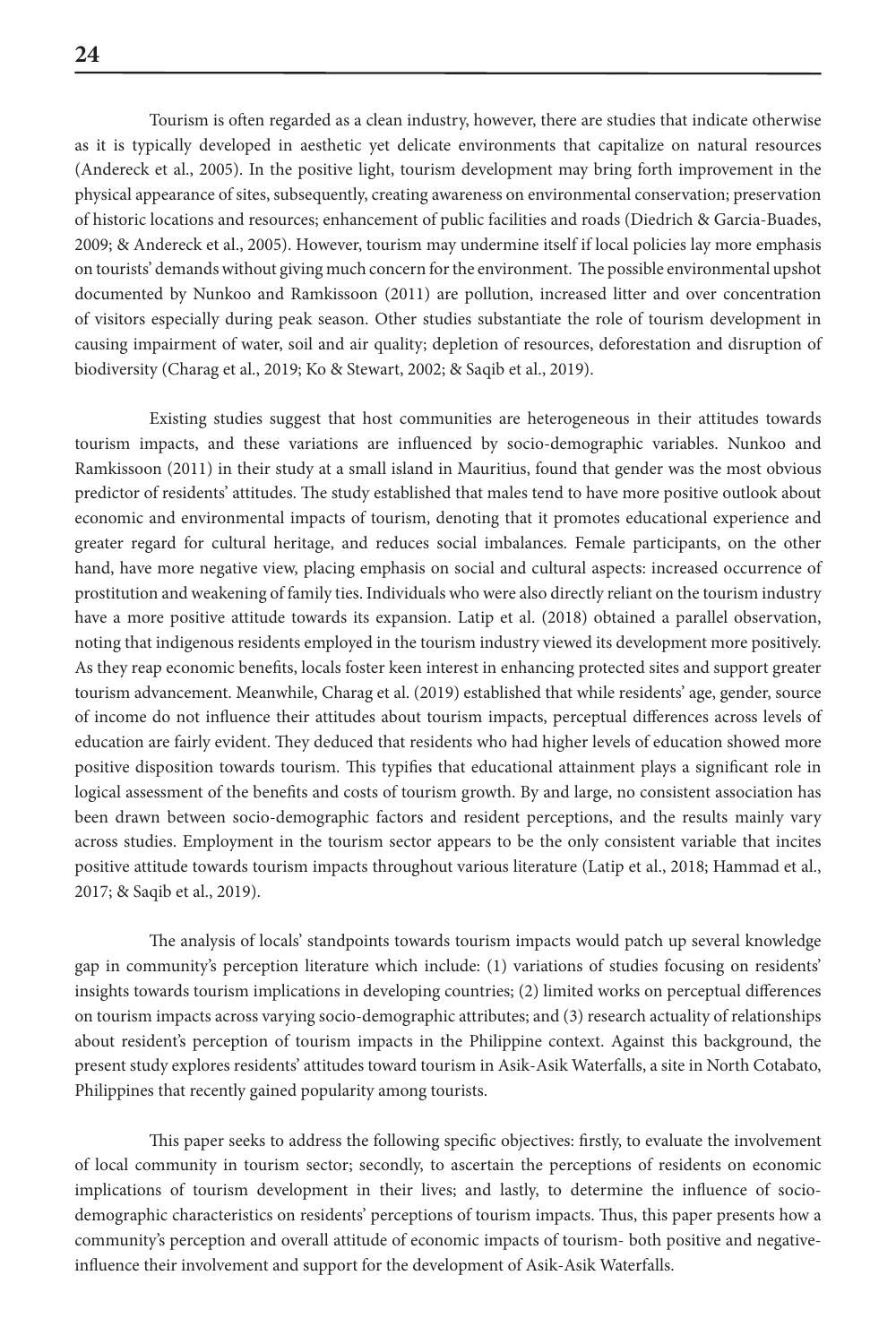### **Conceptual Framework**

A framework is a conceptual representation on how to conceive and analyze the interaction among several variables that have been considered as important to the subject matter (Sekaran, 1992). The present study is grounded on the framework developed by Long and Kayat (2011), depicted in Figure 1, which effectually portrays how various elements dynamically interact to determine local residents' support for tourism expansion. This model constitutes five fundamental domains about implications of tourism and support for its development: residents' socio-demographic characteristics, perceived positive impacts, perceived negative impacts, overall evaluation of tourism impacts and residents' support for further tourism growth.

# **Figure 1**

Conceptual Framework on residents' perceptions and support for tourism developed by Long and Kayat (2011)



Residents' socio-demographic profile serves as the independent variable that shapes other components considered as dependent variables: residents' attitudes towards tourism impacts, and their interest and involvement for its additional development. Long and Kayat's framework is anchored on the conventions of social exchange theory, which underpins that humans are largely driven to perform actions based on their expectations of benefits- they pursue rewards and circumvent punishment. Using the social exchange theory, it can be implied that residents are more likely to be interested in and approving of tourism development if they envision and acquire benefits from it. Literature has typified that tourism inevitably generates both favorable and unfavorable outcomes in environmental, socio-cultural and economic facets, hence, positive impacts have to constantly outweigh the negative ones to ensure affirmative attitude and utmost involvement by the host community.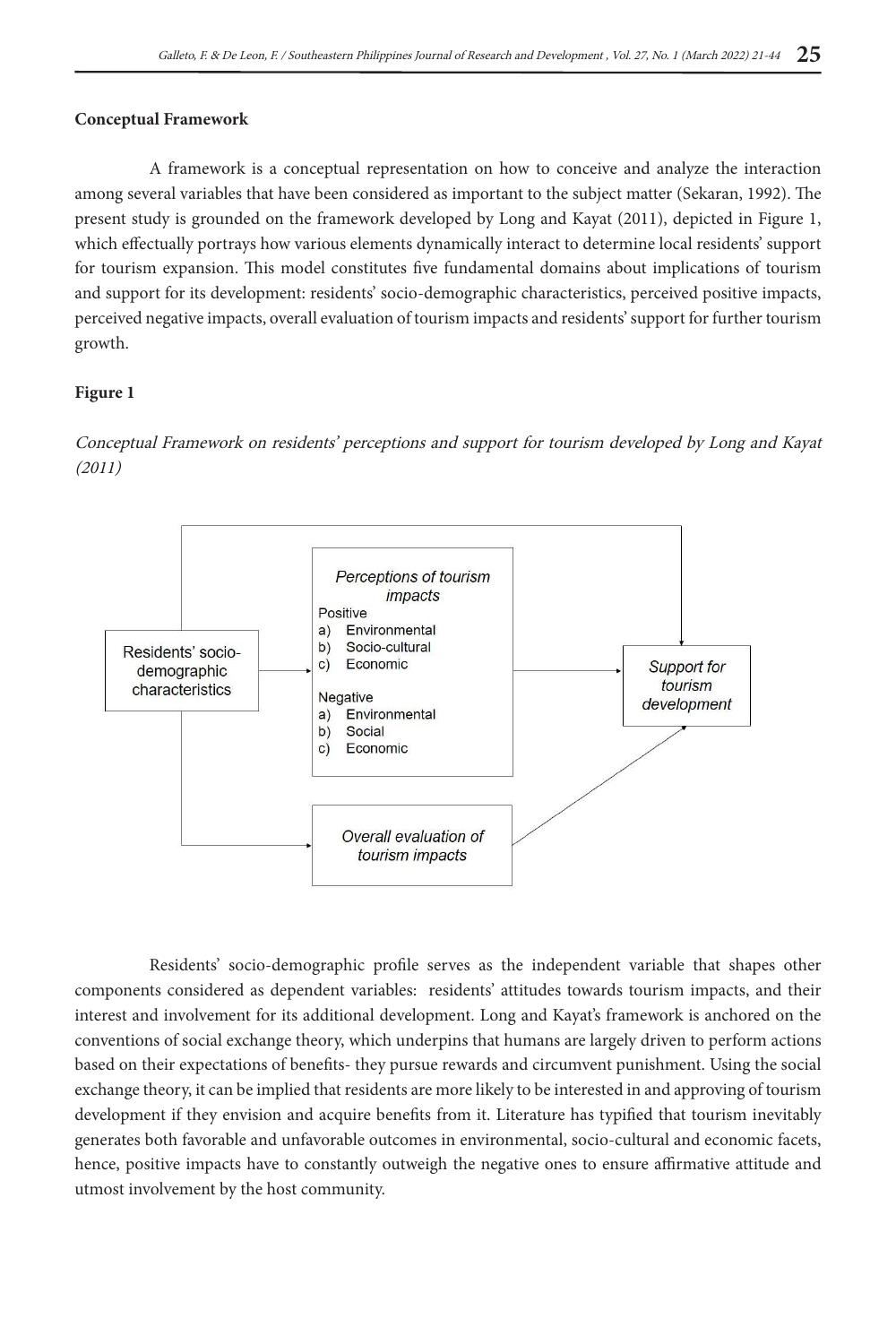#### **Figure 2**



Conceptual framework on community's attitude and support levels towards tourism in Asik-Asik Waterfalls

Figure 2 provides a graphical depiction of the framework developed by the researchers to reflect community's perception, involvement and support levels for tourism in Asik-Asik Waterfalls. It is largely based on the model proposed by Long and Kayat (2011), modified to address the specific objectives of the present study. The socio-demographic attributes encompass the factors that influence perceptual variations in the impacts of tourism within the local community. Previous research has established that sociodemographic variables such as gender, age, levels of education, employment and income from tourism industry are significant predictors of residents' attitudes towards tourism, hence these will be included in the present work. Emphasis would be laid on the perceived economic impacts of tourism in Asik-Asik Waterfalls, as it is considered as the prime and most definite contribution of tourism activities throughout the literature. The residents' perception of the positive and negative implications of tourism is explored using various indicators- employment and business opportunities, income levels and changes in quality of life. Social exchange theory is utilized to elucidate how a community's perception and overall attitude of economic impacts of tourism- both positive and negative- influence their involvement and support for the development. If locals consider that positive impacts of tourism prevail over the associated costs, they are more likely to get involved and be supportive of its additional growth. On the other hand, if they perceived that tourism activities bring forth more negative effects than the desirable ones, they may be skeptical and uncooperative of its expansion.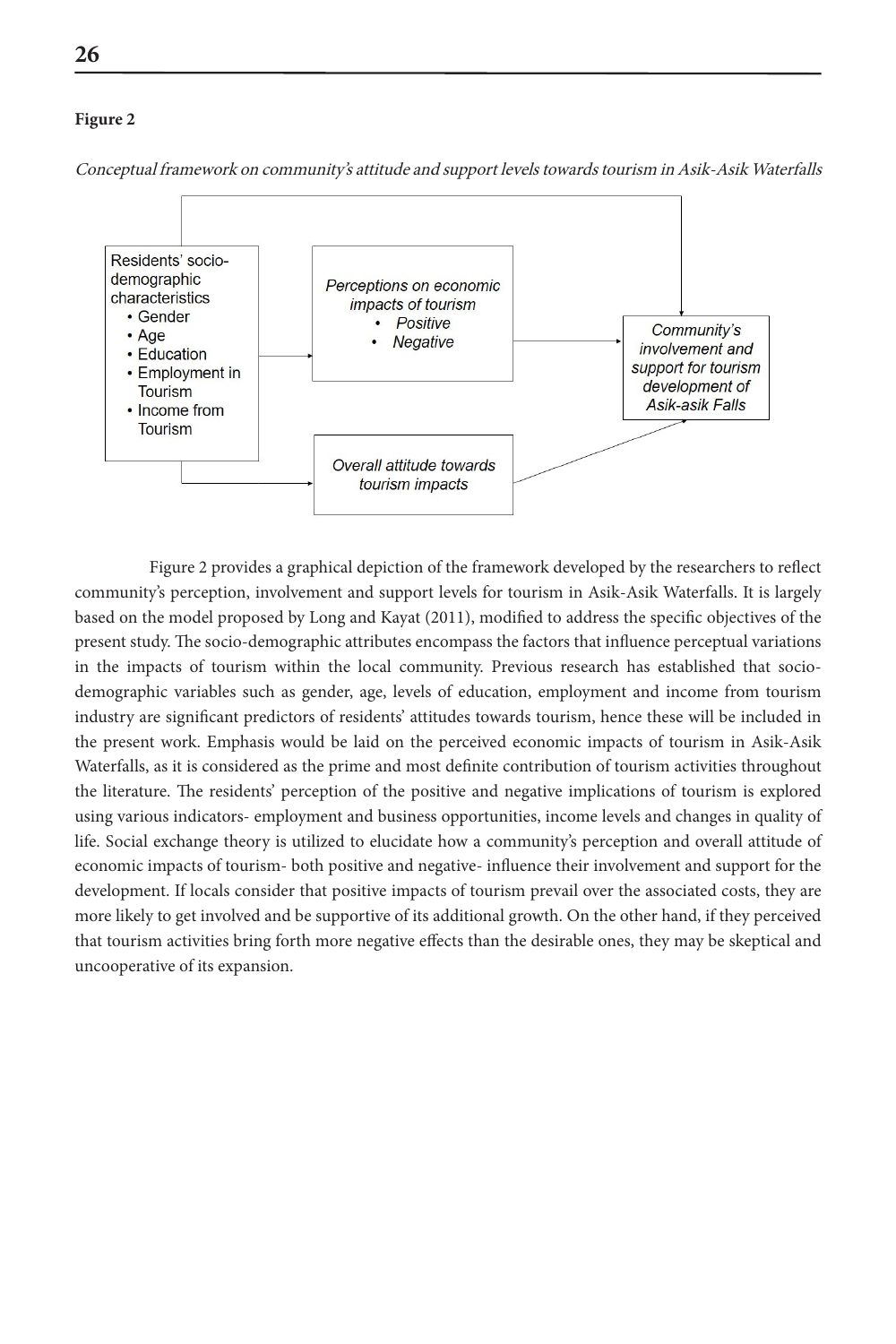### **Methodology**

Research Design

Figure 3 summarizes the research design used in this study.

#### **Figure 3**

#### Research Design

| PRELIMINARY DATA GATHERING        |                                  |                                                            |  |  |  |  |  |
|-----------------------------------|----------------------------------|------------------------------------------------------------|--|--|--|--|--|
| Review of Related Literature      | Research Instrument              | Pre-Test Survey                                            |  |  |  |  |  |
|                                   | Development                      |                                                            |  |  |  |  |  |
|                                   |                                  |                                                            |  |  |  |  |  |
|                                   | <b>CONDUCT OF DATA GATHERING</b> |                                                            |  |  |  |  |  |
|                                   | Conduct of data gathering        |                                                            |  |  |  |  |  |
|                                   |                                  |                                                            |  |  |  |  |  |
| <b>DATA ENCODING AND ANALYSIS</b> |                                  |                                                            |  |  |  |  |  |
| Process Survey result             | Analyze data using SPSS          | Perform one-way analysis of<br>variance (ANOVA) and t-test |  |  |  |  |  |

As seen in Figure 3, data were collected using self-administered questionnaires which consisted of two sections: (1) questions pertaining to socio-demographic profile of respondents; and (2) statements relating to the economic impacts of tourism development in Asik-Asik Waterfalls, following questions from the study of Bakri et al., (2014). The first part was elicited to establish whether socio-demographic variables can serve as predictors of residents' attitudes toward tourism. The second portion consisted of 17 statement items intended to capture locals' perceptions of economic impacts of tourism. Economic implications were gauged using four primary indicators- employment generated, business opportunities opened, influence on income levels and poverty reduction.

#### Research Subject

The study encompassed the outlook of 75 respondents who were local residents of Alamada, North Cotabato, with ages 18 and above, consisting of 46 males and 29 females. Due to constraints brought by COVID-19 pandemic, particularly the limitations in the movement of people and face-to-face interactions, there were less active respondents and the researchers were not able to have a larger sample group. Dissemination of the questionnaires was carried out from January to March 2020. The survey was conducted once a week for a period of 2 months, summing up to 8 weeks. The respondents indicated their stance on each item of the questionnaire using a five-point Likert scale. A five-point Likert scale is used to measure attitudes or responses using five points, with 5 as the highest score, denoting "Strongly Agree"; 1 as the lowest which stands for "Strongly Disagree"; and 3 as the midpoint which represents neutrality or "Neither agree nor disagree" (Chyung et al., 2017). For items rated using Likert scale and are interpreted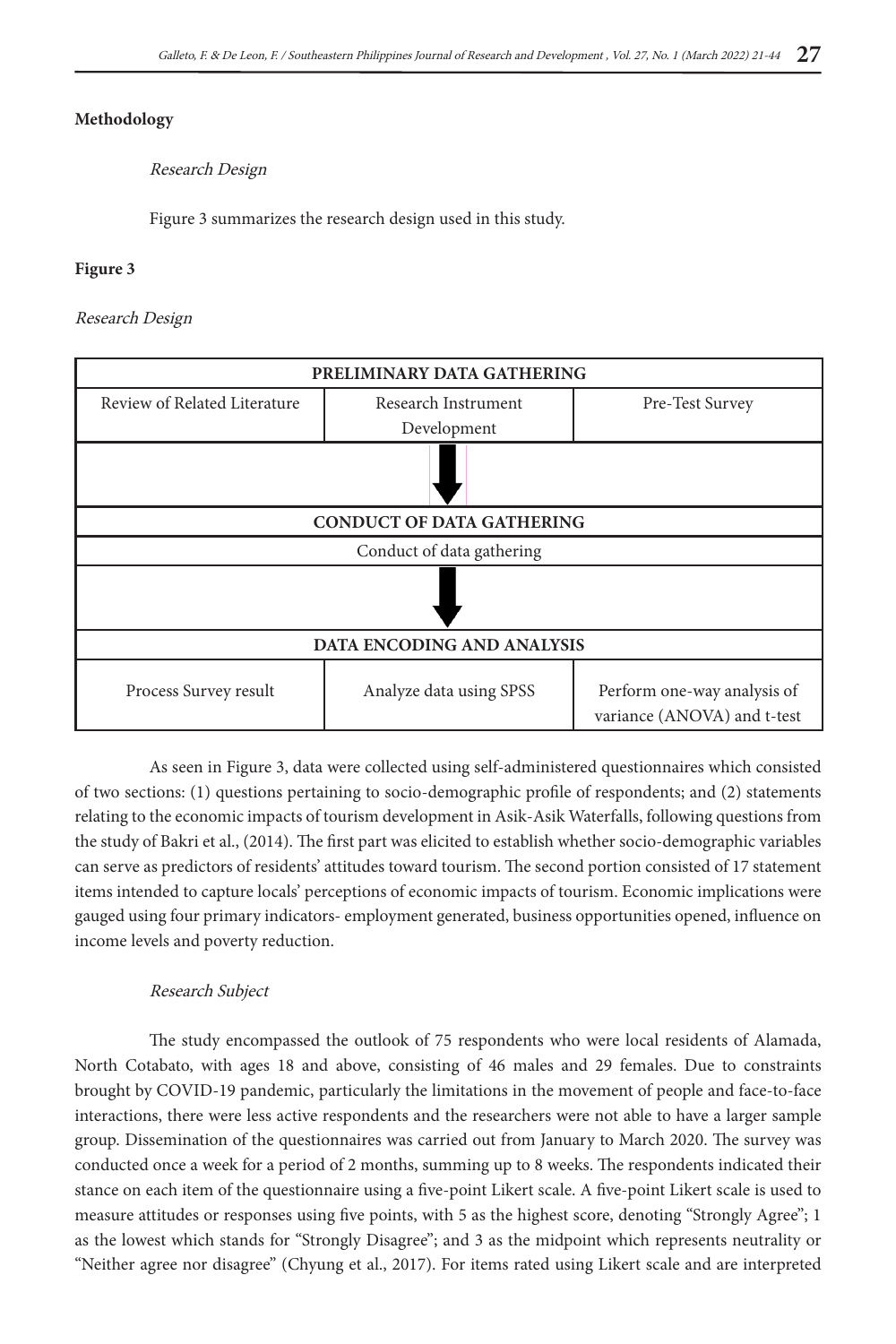using interval measurement, as applied in this study, the responses obtained are summarized in the form of a weighted mean, wherein the scale or score point (1, 2, 3, 4 or 5) is used as a weight multiplied to the frequency divided by the total frequency as to calculate the weighted mean (Pimentel, 2019). The resulting weighted mean is then interpreted using an interval or numerical range which has an equivalent verbal description (Pimentel, 2019). The verbal interpretation of the five-point system used in this study was adopted from Pimentel (2019), indicated in Table 1.

#### **Table 1**

| Score point | Numerical range/Interval | Description of the numerical range/ interval |
|-------------|--------------------------|----------------------------------------------|
|             | $1.0 - 1.8$              | <b>Strongly Disagree</b>                     |
|             | $1.9 - 2.7$              | Disagree                                     |
|             | $2.8 - 3.6$              | Neither agree nor disagree                   |
|             | $3.7 - 4.5$              | Agree                                        |
|             | $4.6 - 5.0$              | <b>Strongly Agree</b>                        |

#### Likert scale interpretation of scores (Pimentel, 2019)

#### Research Process and Data analysis

Collected data was analyzed using the Statistical Package for Social Sciences (SPSS Version 17.0) to generate frequency tables and descriptive statistics. Calculated mean scores were utilized to evaluate residents' attitudes of the economic impacts of tourism development in Asik-Asik Waterfalls. A series of one-way analysis of variance (ANOVA) and t-test were performed to determine the relationship between locals' perceptions and residents' socio-demographic characteristics.

#### **Results and Discussion**

Table 2 provides a depiction of the general profile of the sample population. Most of the respondents were male, comprising 61.33% of the total count whereas females constituted 38.67%. Residents belonging to the 31-40 age group were the most numerous in the sample (45.33%), followed by the age group 21-30 (26.67%). Secondary school graduates and degree holders made up 36.00% and 34.70% of the study participants, respectively. As exemplified in Table 3, the majority of the residents (81.30%) had jobs related to tourism while 18.70% of the respondents were not economically reliant on this sector. A greater proportion (52.50%) of those who are dependent on tourism had been employed for a period of 3-5 years, mostly employed as laborers  $(32.80\%)$ . More than 67% of the study participants earn less than  $10,000.00$ (\$ 190.27) in a month prior to involvement in the tourism sector. Ninety three percent (93.40%) indicated an increase in their monthly salary amounting to 10,001-20,000.00 after having been employed in the industry. Residents reliant on the tourism sector are mostly engaged in transportation services (45.90%) and food industry (34.40%), with a hefty proportion working on a part time and seasonal basis (50.80% and 45.90%, respectively), as shown in Table 4.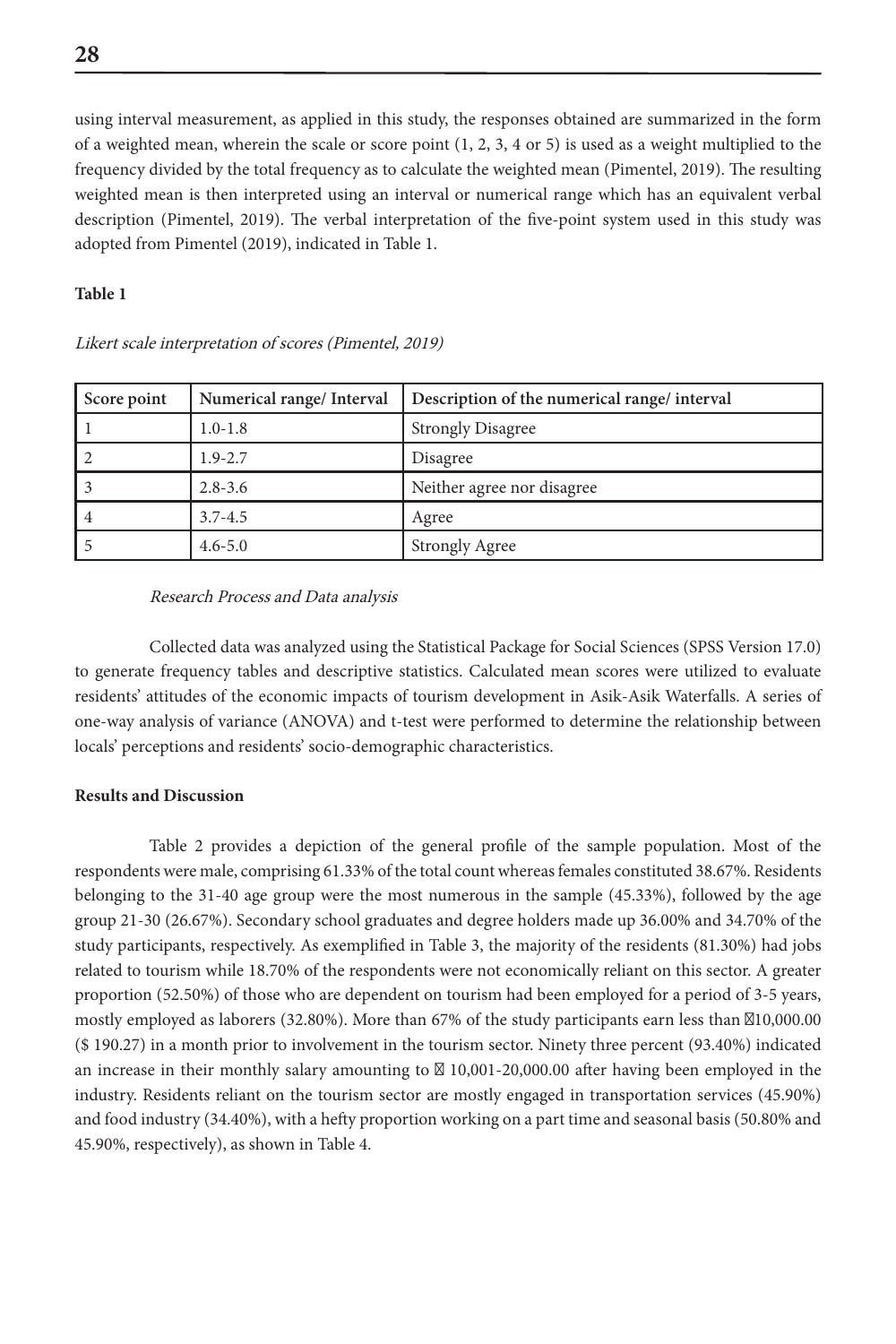Profile of the sample population

| Demographic Factor                                                                                                         | Categories          | Frequency (f)  | Percentage (%) |
|----------------------------------------------------------------------------------------------------------------------------|---------------------|----------------|----------------|
|                                                                                                                            | Male                | 46             | 61.33          |
|                                                                                                                            | Female              | 29             | 38.67          |
|                                                                                                                            |                     |                |                |
|                                                                                                                            | $18 - 20$           | 15             | 20.00          |
|                                                                                                                            | $21 - 30$           | 20             | 26.67          |
|                                                                                                                            | $31 - 40$           | 34             | 45.33          |
|                                                                                                                            | $41 - 50$           | $\overline{4}$ | 5.33           |
| Gender<br>Age<br>51 and above<br>Primary School<br>Level of education<br>Secondary School<br>Certificate/Diploma<br>Degree |                     | 2              | 2.67           |
|                                                                                                                            |                     |                |                |
|                                                                                                                            | No formal education | 9              | 12.00          |
|                                                                                                                            |                     | 12             | 16.00          |
|                                                                                                                            |                     | 27             | 36.00          |
|                                                                                                                            |                     | 1              | 1.30           |
|                                                                                                                            |                     | 26             | 34.70          |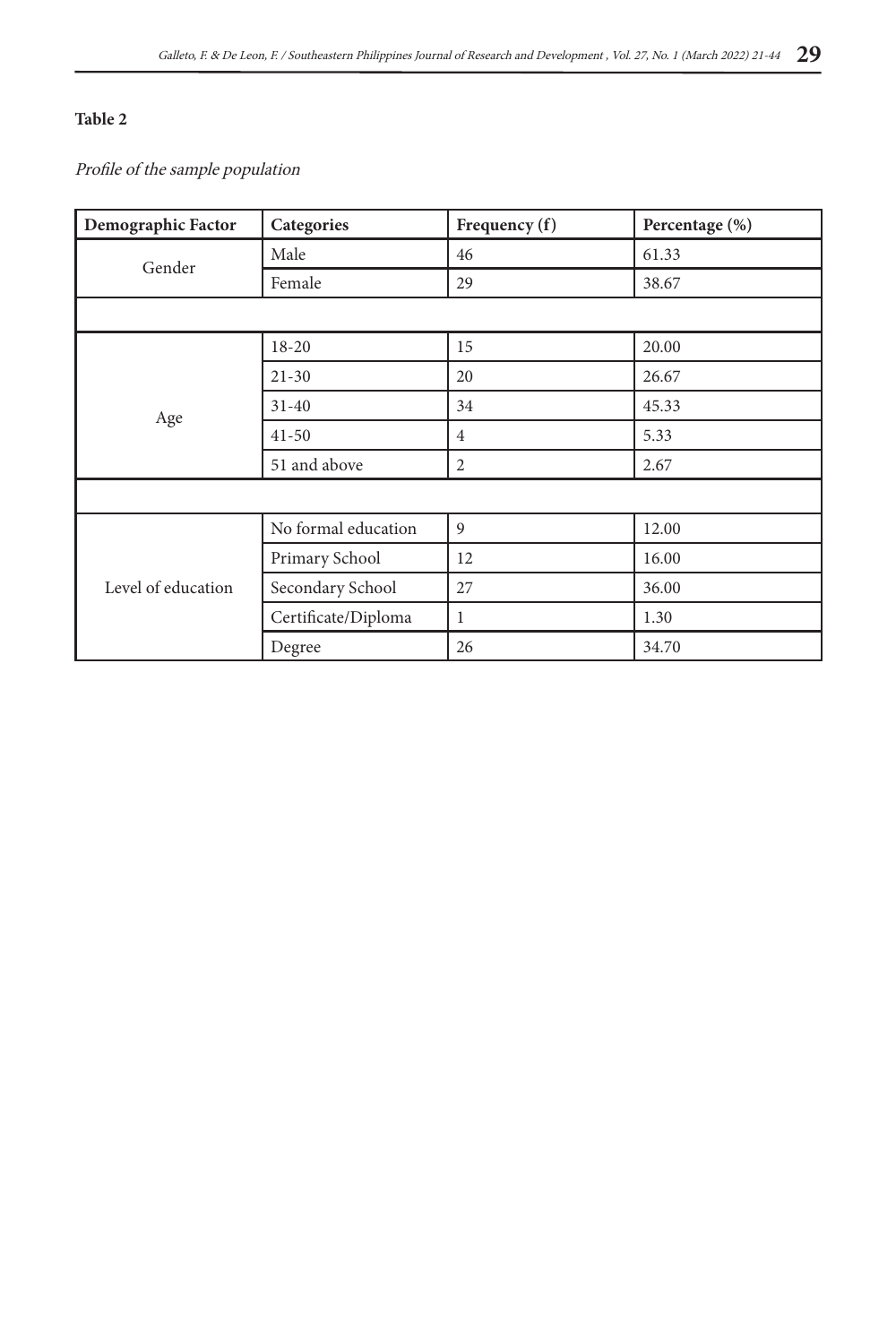Resident's Involvement in Tourism Sector

| <b>Item</b>                         | Categories             | Frequency (f)  | Percentage (%) |
|-------------------------------------|------------------------|----------------|----------------|
|                                     | Dependent              | 61             | 81.30          |
| Employment<br>dependence on tourism | Non-dependent          | 14             | 18.70          |
|                                     |                        |                |                |
|                                     | Less than 3 years      | 17             | 27.90          |
| Years of Involvement in             | 3-5 years              | 32             | 52.50          |
| Tourism                             | 6-10 years             | 11             | 18.00          |
|                                     | $11-20$ years          | $\mathbf{1}$   | 1.60           |
|                                     |                        |                |                |
|                                     | Labor                  | 20             | 32.80          |
|                                     | Business/Self-employed | 12             | 19.70          |
| Type of Job Prior to                | Factory/retail         | $\overline{4}$ | 6.60           |
| <b>Involvement</b> in Tourism       | Student                | $\overline{3}$ | 4.90           |
|                                     | Driver                 | 5              | 8.20           |
|                                     | Others                 | 17             | 27.90          |
| Salary Prior to                     | Below 10,000           | 41             | 67.20          |
| Employment in                       | 10,001-20,000          | 18             | 29.50          |
| <b>Tourism Sector</b>               | 20,001-30,000          | $\overline{2}$ | 3.30           |
|                                     |                        |                |                |
| Salary After Being                  | <b>Below 10,000</b>    | $\overline{2}$ | 3.30           |
| Employed in Tourism                 | 10,001-20,000          | 57             | 93.40          |
| Sector                              | 20,001-30,000          | $\overline{2}$ | 3.30           |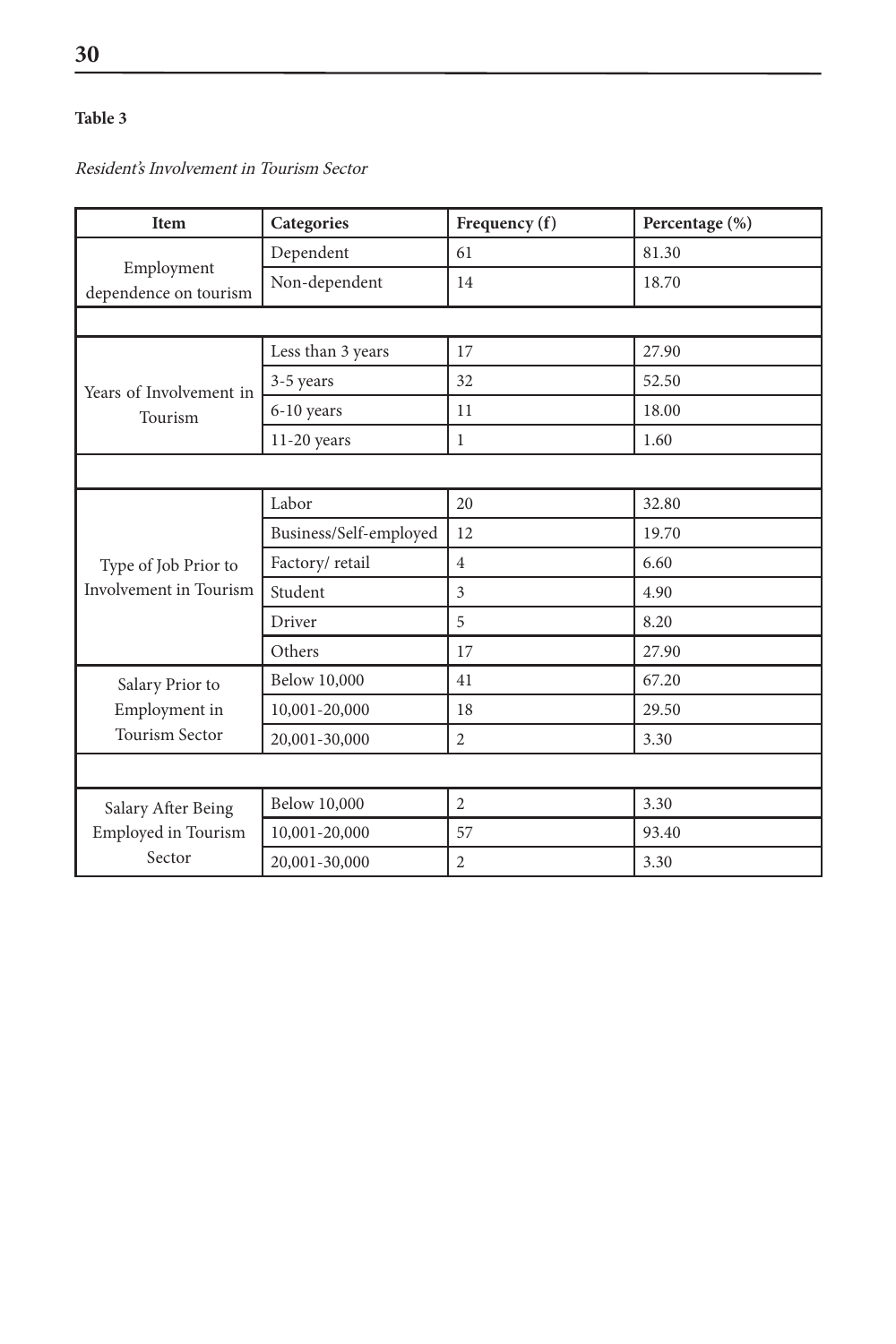| <b>Item</b>                                                                                                                                                                                              | Categories     | Frequency (f)  | Percentage $(\%)$ |
|----------------------------------------------------------------------------------------------------------------------------------------------------------------------------------------------------------|----------------|----------------|-------------------|
|                                                                                                                                                                                                          | Accommodation  | 8              | 13.10             |
| Transportation<br>Tourism services<br>Employment in<br>Food and beverage<br><b>Tourism Sector</b><br>Government agency<br>Tourist attraction<br>Full time<br>Part time<br>Type of employment<br>Seasonal |                | 28             | 45.90             |
|                                                                                                                                                                                                          | $\overline{2}$ | 3.30           |                   |
|                                                                                                                                                                                                          |                | 21             | 34.40             |
|                                                                                                                                                                                                          |                |                | 1.60              |
|                                                                                                                                                                                                          |                |                | 1.60              |
|                                                                                                                                                                                                          |                |                |                   |
|                                                                                                                                                                                                          |                | $\overline{c}$ | 3.30              |
|                                                                                                                                                                                                          |                | 31             | 50.80             |
|                                                                                                                                                                                                          |                | 28             | 45.90             |

Sectoral Involvement of Local Communities

#### **Residents' Attitudes towards Tourism**

The present study intends to evaluate the community's attitudes towards the influence of tourism in Asik-Asik Waterfalls. It encompasses 17 items relating to the perceived economic impacts of tourism development in the said destination, elicited in terms of employment, business generation, changes in income levels and poverty reduction that the local community experienced. An array of economic advantage was remarked by residents concomitant with tourism expansion in Asik-Asik, as indicated by the overall results of descriptive analysis (Table 5). Majority of the sampled residents were economically-reliant in the tourism industry, primarily engaged in transportation and food services, and acquired financial benefit from tourism activities.

Responses to items relating to employment generation were markedly variable ranging from 2.067 to 4.467, as indicated in Table 5. A greater proportion of the participants (36.38%) tend to strongly agree that tourism provides jobs to the host community of Alamada, while 19.62% and 29.33 % had neutral and opposing responses, respectively. This denotes that while local residents felt that the tourism surge in Asik-Asik Waterfalls has truly served as an employment avenue, the full magnitude of economic benefits derived from this industry was yet limited. The lower range of the score was obtained from entries related to skills requirement for jobs and reduction of unemployment. This may be attributed to the fact that although tourism activities in Asik-Asik have indeed opened career opportunities for the locals, most of them had temporary or part-time jobs that are mainly unstable and profoundly conditioned by tourism's seasonality. Interestingly, Asik-Asik Waterfalls has been expedient in creating employment prospects for women and single moms, as suggested by its high mean score  $(\bar{x} = 4.093)$ . This observation underpins the essential role of tourism in upholding gender equality and empowering women in developing economies (Liu et al., 2012).

Residents were also positive about tourism's significance in generating and boosting business ventures in Asik-Asik. In response to items pertaining to "Increased local entrepreneurs", "Creates new business opportunities', and "Opportunities to sell products", locals signified a high level of agreement (mean scores varying from 3.720 to 4.627). More than 57% of the respondents strongly agreed that the upsurge of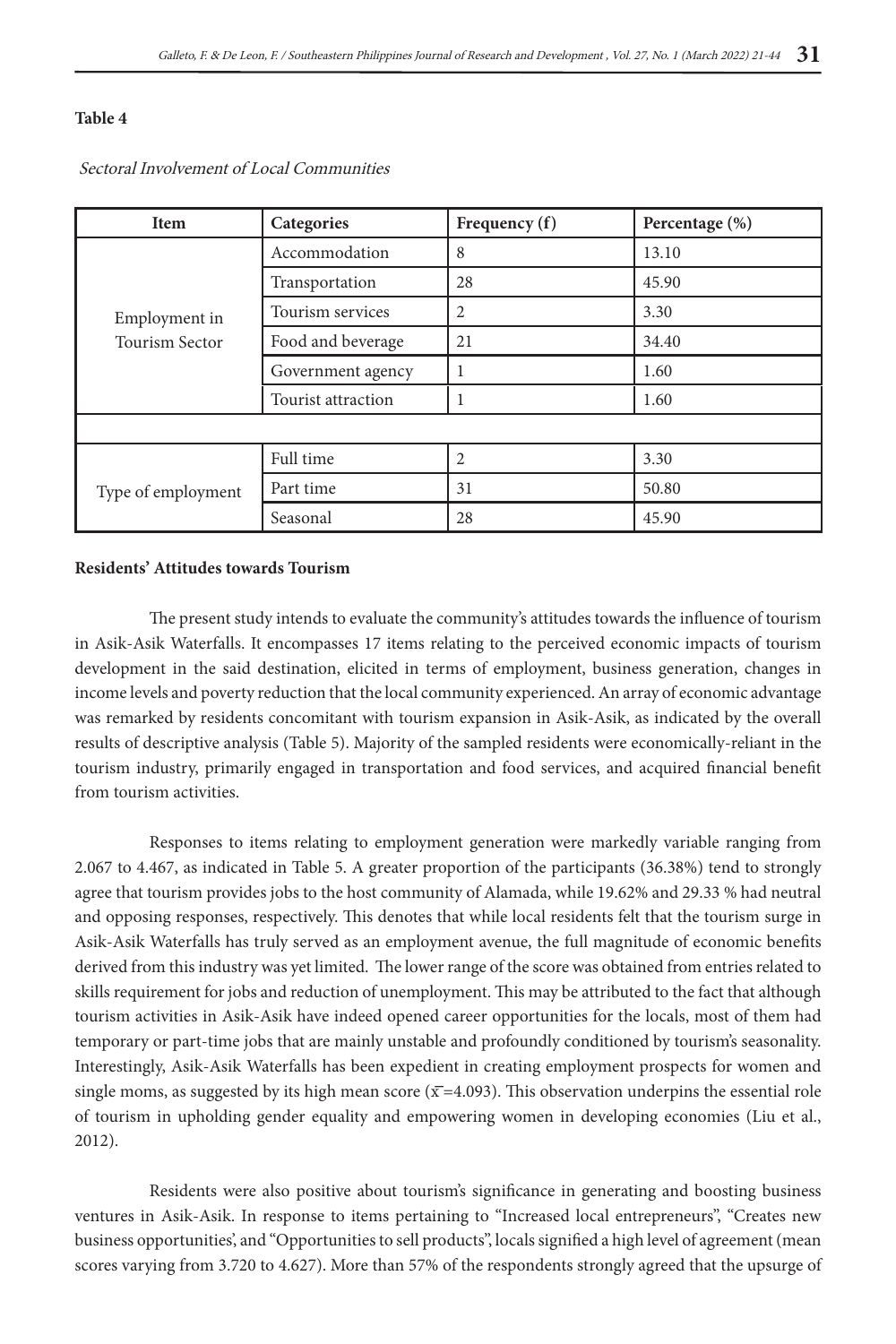tourist arrivals has led to establishment and further growth of home-grown businesses, and created avenues where locally-made products can be marketed. Parallel observation was noted by Latip et al. (2018), who remarked that hotels, restaurants and shops in a tourist destination in Sabah, Malaysia served as excellent venues where handicrafts made by Orang Sungai, a group of indigenous people in, Sabah, Malaysia, can be displayed and sold. According to Liu et al. (2012), economic benefits from tourism was most greatly felt by individuals employed in or entrepreneurs who owned or managed year-around hotels, restaurants or shops, hence, they tend to have more optimistic outlooks towards its impact.

#### **Table 5**

| Latent variables and measurement items                         | Mean* | <b>SD</b> |
|----------------------------------------------------------------|-------|-----------|
| Increased local tourism entrepreneurs                          | 4.627 | 0.314     |
| Offer more job opportunities to the local<br>community         | 4.467 | 0.702     |
| Creates a new business opportunities                           | 3.720 | 1.295     |
| Offer jobs that require skills                                 | 2.067 | 0.302     |
| Create employment opportunities for women and<br>single mother | 4.093 | 1.071     |
| Easy employment in the tourism sector                          | 3.427 | 1.018     |
| More jobs and employment opportunities at peak<br>season       | 4.227 | 0.922     |
| Part time jobs                                                 | 4.080 | 1.487     |
| Reduction of unemployment                                      | 2.227 | 0.575     |
| Tourism generates main<br>the I<br>income<br>for<br>community  | 4.347 | 0.333     |
| Opportunities to sell local products                           | 4.373 | 0.981     |
| Increase in household income                                   | 4.280 | 0.682     |
| Earnings depend on the season                                  | 4.640 | 0.924     |
| Poverty reduction                                              | 4.120 | 1.119     |
| Opportunity to earn a side income                              | 3.453 | 1.101     |
| Salaries/ wages higher than other sectors                      | 3.507 | 0.597     |
| The majority of the population earned a high<br>salary/Wages   | 4.333 | 0.996     |

Residents' perceptions about the impacts of tourism in Asik-Asik Waterfalls

Note: n= 75; 1= strongly disagree to 5= strongly agree

Mean scores for statements pertaining to improvement in income fell within 3.45-4.64, suggesting that Alamada residents felt that tourism has brought forth desirable impacts in this aspect. Over forty-five percent (45.56%) of the total respondents strongly agreed that tourism activities have been useful in augmenting their household earnings. Meanwhile, poverty reduction was also seen as an upfront benefit of tourism, recording a mean score of 4.12. The host community essentially recognized the value of tourism in alleviating their living conditions, manifested by a high level of agreement among the residents (54.67%).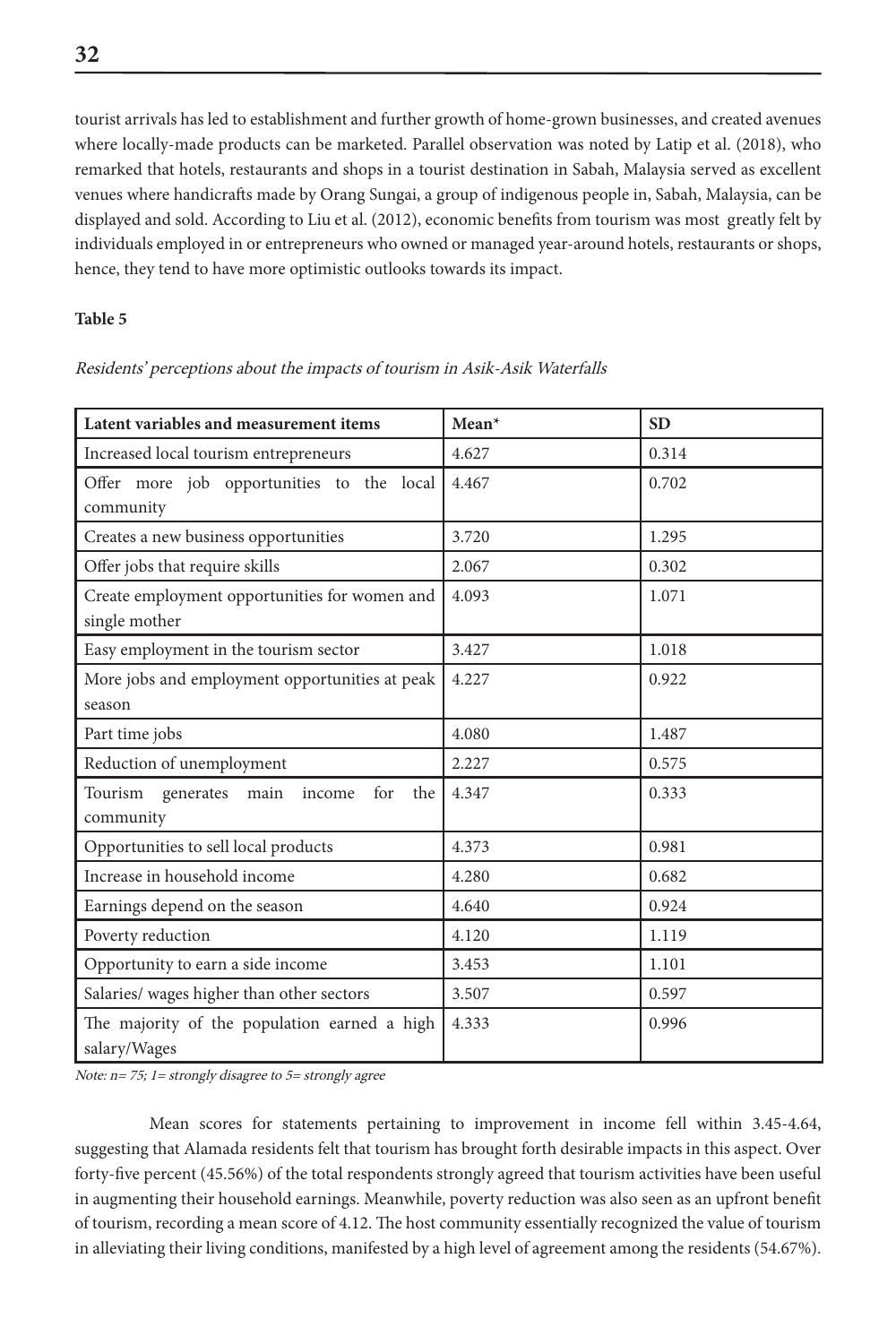By and large, findings of this study reveal that the local community has a positive attitude towards the economic impacts of tourism in Asik-Asik Waterfalls. Of particular note, residents who are economically-dependent on the tourism sector were more inclined to strongly agree with statements relating to job creation, business expansion and improvement in income. This study substantiates the mainstream view of tourism as a trail for economic prosperity and community advancement, and concurs with past studies suggesting that positive perceptions of economic impacts encourages the locals to be more supportive of tourism expansion (Stylidis et al., 2014; Hammad et al., 2017; & Charag et al., 2019).

To evaluate the differences in perceptions among respondents with varying socio-demographic attributes towards the impacts of tourism, a series of t-tests and ANOVA was carried out. The usefulness of socio-demographic variables as determinant of residents' perceptions toward tourism impacts was also elucidated in this study, depicted in Tables 6 to 11. The results underpin that residents had differing attitudes on economic benefits of tourism in Asik-Asik. Among the six factors evaluated, gender, age and employment dependence were found to be discriminators of residents' attitudes toward tourism.

Mean scores from male respondents were significantly higher for statements relating to increase in tourism entrepreneurs and job opportunities for the local community. Female residents, on the other hand, more strongly agreed to items indicating tourism's role as the main income source for the community and the industry's role in generating higher salaries than other sectors. This finding is in accordance with previous research depicting that men and women had varying views about the implications of tourism in their locality (e.g., Nunkoo & Ramkisson, 2011; & Long & Kayat, 2011).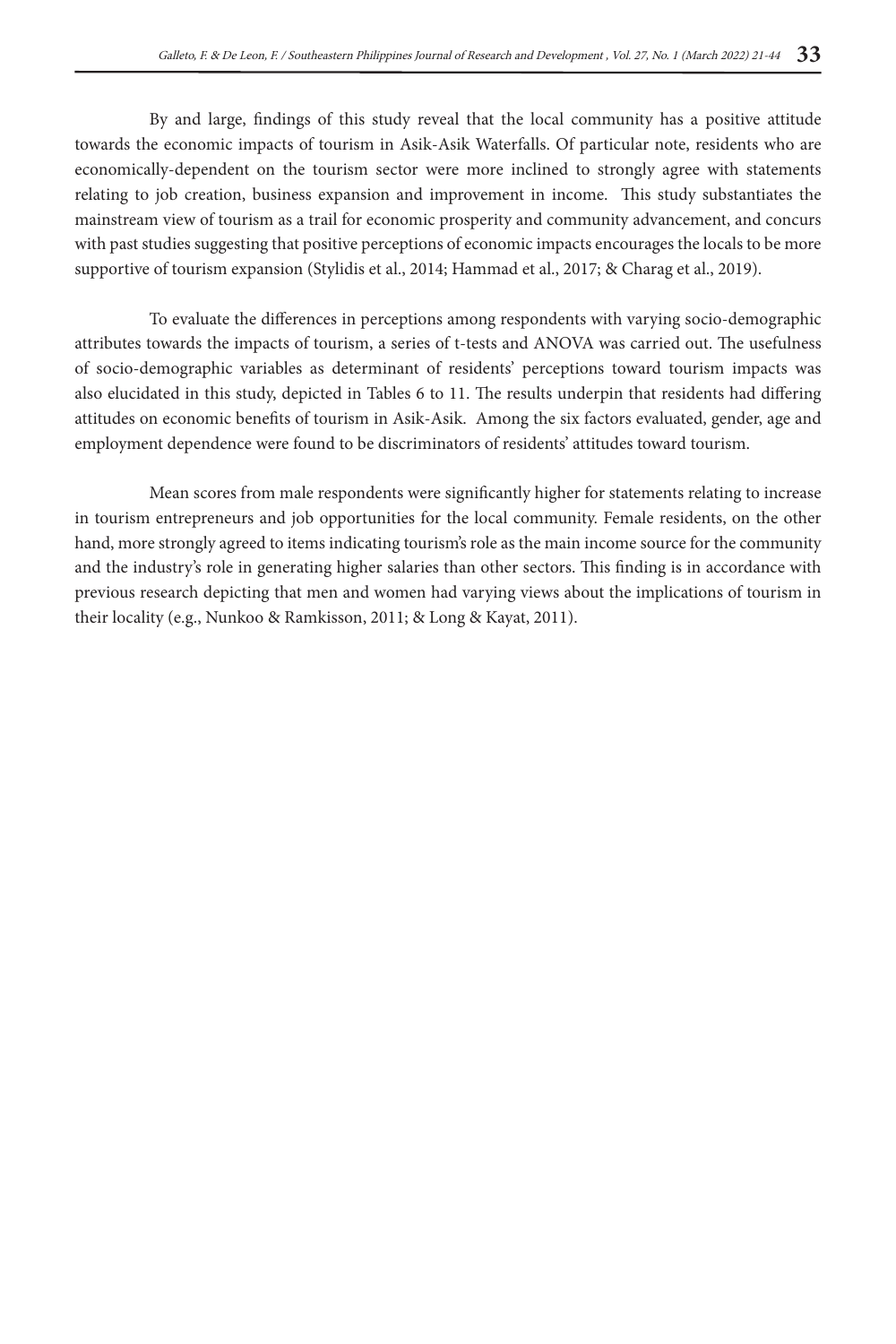Results of t-test for Influence of Gender

|                                                                | Male  |           | Female |           |          |        |       |
|----------------------------------------------------------------|-------|-----------|--------|-----------|----------|--------|-------|
| Statements**                                                   | M     | <b>SD</b> | M      | <b>SD</b> | t        | Df     | Sig.  |
| Increased local tourism<br>entrepreneurs                       | 4.761 | 0.480     | 4.414  | 0.628     | 2.545    | 48.359 | 0.014 |
| Offer more job opportunities to the<br>local community         | 4.652 | 0.737     | 4.172  | 0.928     | 2.354    | 49.769 | 0.023 |
| Creates a new business<br>opportunities                        | 3.761 | 0.947     | 3.655  | 1.421     | 0.354    | 43.743 | 0.725 |
| Offer jobs that require skills                                 | 2.065 | 0.533     | 2.069  | 0.593     | $-0.028$ | 54.919 | 0.978 |
| Create employment opportunities<br>for women and single mother | 4.217 | 0.964     | 3.897  | 1.145     | 1.255    | 52.153 | 0.215 |
| Easy employment in the tourism<br>sector                       | 3.565 | 1.109     | 3.241  | 0.786     | 1.478    | 71.897 | 0.144 |
| More jobs and employment<br>opportunities at peak season       | 4.174 | 1.018     | 4.310  | 0.891     | $-0.611$ | 65.471 | 0.543 |
| Part-time jobs                                                 | 4.130 | 1.147     | 4.000  | 1.363     | 0.429    | 52.131 | 0.670 |
| Reduction of unemployment                                      | 2.152 | 0.631     | 2.345  | 0.936     | $-0.977$ | 44.093 | 0.334 |
| Tourism generates main income for<br>the community             | 4.239 | 0.603     | 4.517  | 0.509     | $-2.144$ | 66.929 | 0.036 |
| Opportunities to sell local products                           | 4.478 | 0.983     | 4.207  | 1.013     | 1.142    | 58.300 | 0.258 |
| Increase in household income                                   | 4.217 | 0.867     | 4.379  | 0.775     | $-0.841$ | 64.582 | 0.403 |
| Earnings depend on the season                                  | 4.608 | 0.999     | 4.690  | 0.930     | $-0.357$ | 62.890 | 0.723 |
| Poverty reduction                                              | 3.957 | 1.134     | 4.379  | 0.903     | $-1.785$ | 68.963 | 0.079 |
| Opportunity to earn a side income                              | 3.457 | 1.069     | 3.448  | 1.055     | 0.033    | 60.257 | 0.974 |
| Salaries/ wages higher than other<br>sectors                   | 3.304 | 0.628     | 3.828  | 0.890     | $-2.764$ | 45.567 | 0.008 |
| The majority of the population<br>earned a high salary/Wages   | 4.370 | 0.951     | 4.276  | 1.099     | 0.3785   | 53.313 | 0.707 |

Note: The values in bold are statistically significant at 0.05 confidence level. M=mean; SD= standard deviation.

\*\*Bakri, N. M., Jaafar, M., & Mohamad, D. (2014).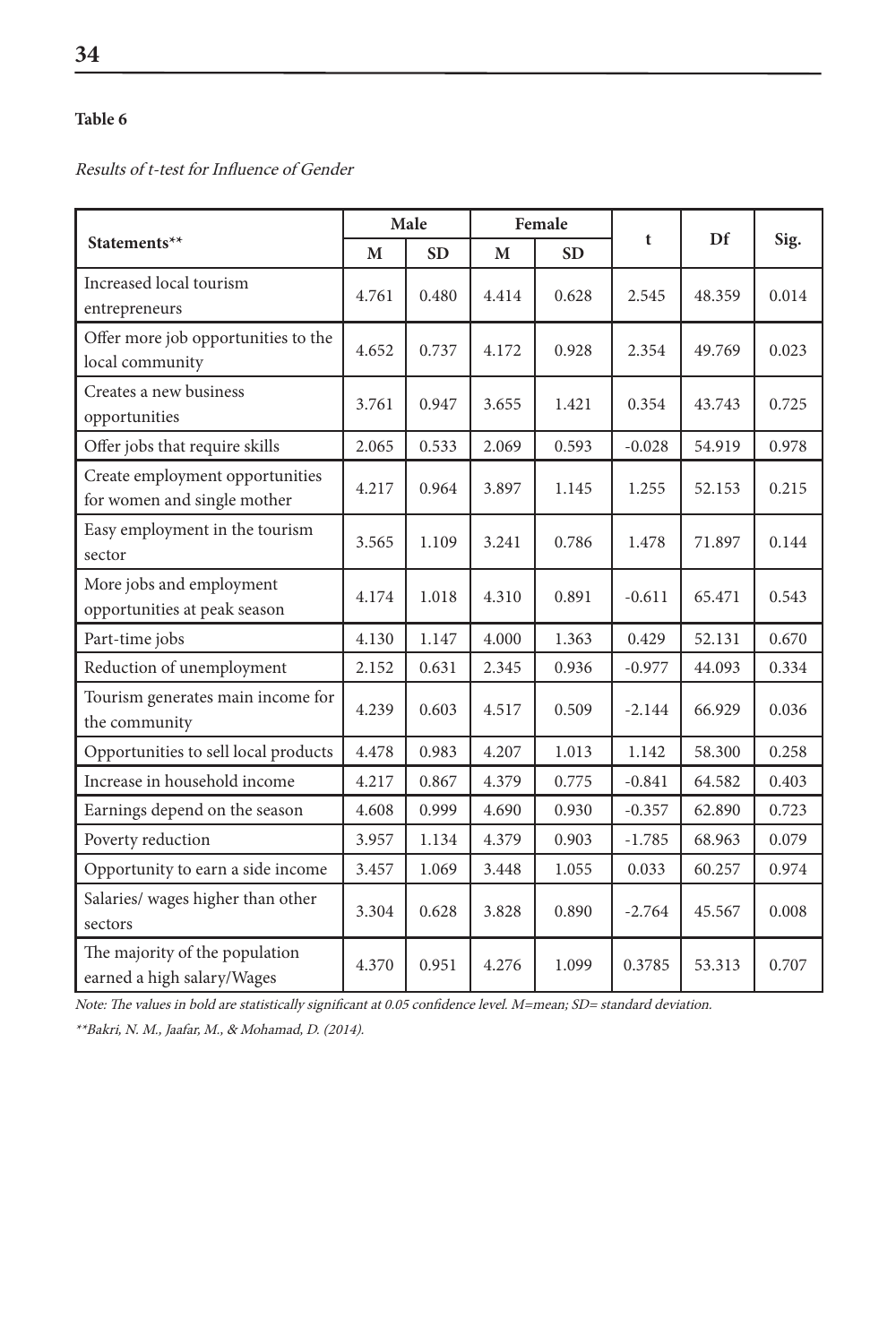#### Results of t-test for Influence of Employment Dependence

| Statements**                                                   |       | <b>Employed</b> in<br><b>Tourism</b> | Not Employed in<br><b>Tourism</b> |           | t        | Df     | Sig.  |
|----------------------------------------------------------------|-------|--------------------------------------|-----------------------------------|-----------|----------|--------|-------|
|                                                                | M     | <b>SD</b>                            | M                                 | <b>SD</b> |          |        |       |
| Increased local tourism<br>entrepreneurs                       | 4.689 | 0.467                                | 4.357                             | 0.842     | 1.423    | 14.884 | 0.047 |
| Offer more job opportunities to the<br>local community         | 4.525 | 0.788                                | 4.214                             | 1.051     | 1.040    | 16.508 | 0.217 |
| Creates a new business<br>opportunities                        | 3.689 | 1.162                                | 3.857                             | 1.099     | $-0.512$ | 20.238 | 0.623 |
| Offer jobs that require skills                                 | 1.984 | 0.288                                | 2.429                             | 1.089     | $-1.516$ | 13.420 | 0.006 |
| Create employment opportunities<br>for women and single mother | 4.098 | 0.995                                | 4.071                             | 1.269     | 0.074    | 16.856 | 0.931 |
| Easy employment in the tourism<br>sector                       | 3.459 | 1.026                                | 3.357                             | 0.929     | 0.363    | 20.944 | 0.734 |
| More jobs and employment<br>opportunities at peak season       | 4.246 | 0.943                                | 4.143                             | 1.099     | 0.324    | 17.647 | 0.722 |
| Part-time jobs                                                 | 4.115 | 1.240                                | 3.929                             | 1.207     | 0.518    | 19.808 | 0.612 |
| Reduction of unemployment                                      | 2.230 | 0.761                                | 2.214                             | 0.802     | 0.065    | 18.765 | 0.947 |
| Tourism generates main income for<br>the community             | 4.344 | 0.574                                | 4.357                             | 0.633     | $-0.070$ | 18.224 | 0.941 |
| Opportunities to sell local products                           | 4.426 | 0.957                                | 4.143                             | 1.167     | 0.845    | 17.229 | 0.341 |
| Increase in household income                                   | 4.262 | 0.893                                | 4.357                             | 0.497     | $-0.541$ | 35.170 | 0.703 |
| Earnings depend on the season                                  | 4.639 | 0.949                                | 4.643                             | 1.082     | $-0.011$ | 17.879 | 0.990 |
| Poverty reduction                                              | 4.066 | 1.093                                | 4.357                             | 0.929     | $-1.023$ | 22.102 | 0.359 |
| Opportunity to earn a side income                              | 3.443 | 1.073                                | 3.500                             | 1.019     | $-0.188$ | 20.171 | 0.856 |
| Salaries/ wages higher than other<br>sectors                   | 3.525 | 0.808                                | 3.429                             | 0.646     | 0.477    | 23.363 | 0.680 |
| The majority of the population<br>earned a high salary/Wages   | 4.393 | 0.954                                | 4.071                             | 1.207     | 0.934    | 16.918 | 0.282 |

Note: The values in bold are statistically significant at 0.05 confidence level. M=mean; SD= standard deviation, by Bakri, N. M., Jaafar, M., & Mohamad, D. (2014).

Economic reliance on tourism also emerged as a factor affecting residents' attitudes towards tourism. Significantly higher mean scores on two attributes relating to increase in local entrepreneurs and job opportunities were noted from individuals who provide tourism products and services, compared to those who do not derive earnings from tourism. Congruent with the present findings, Nunkoo and Ramkissoon (2011) remarked that locals dependent on the tourism industry in Port Louis, Mauritius tend to favor tourism expansion and deem that the industry has rendered more advantages than costs. The obtained results substantiate social exchange theory (SET), with the overriding concept that if the local community feels the positive impacts of tourism, they are more likely to support and take part in its further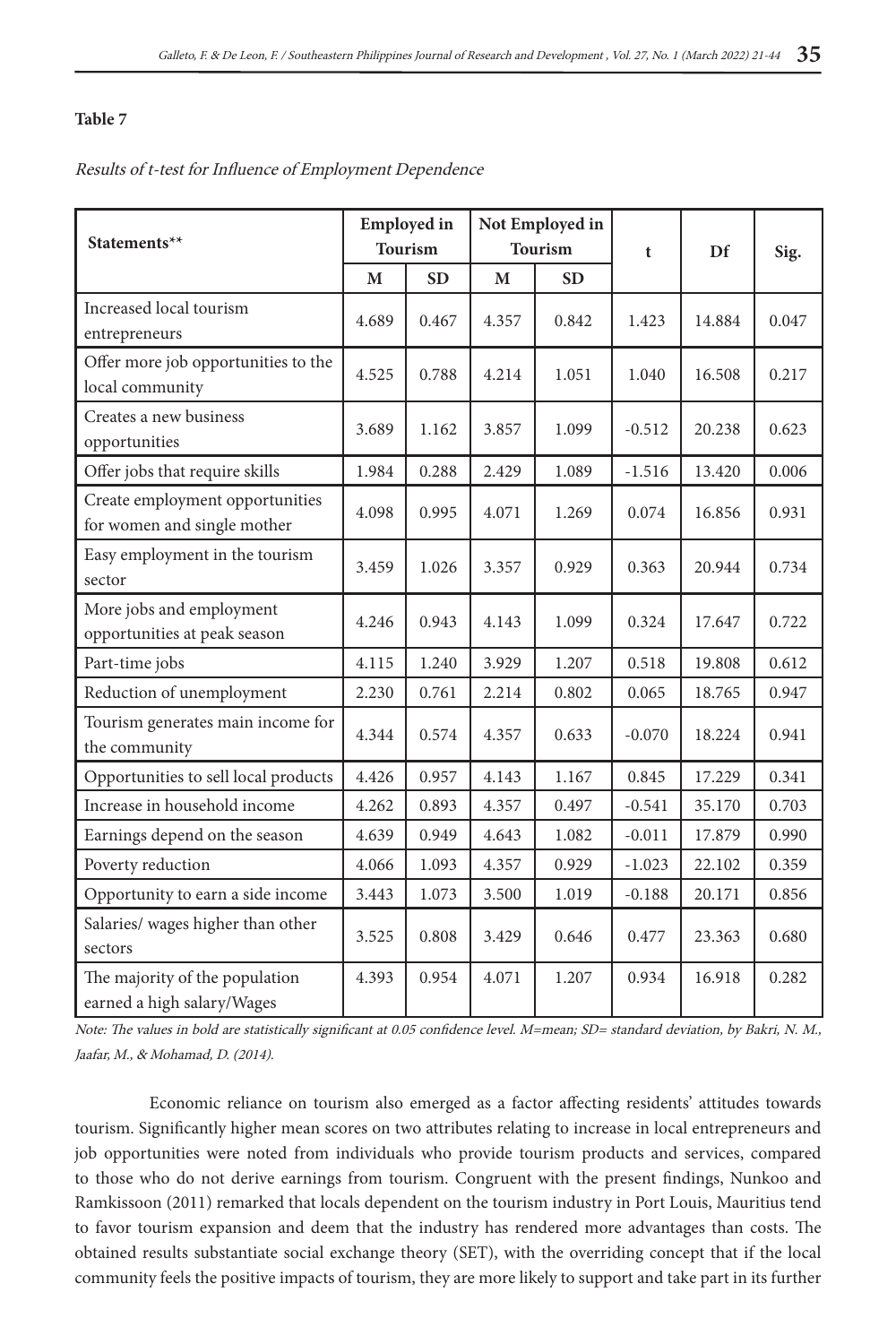development (Ap, 1992; & Long & Kayat, 2011). Meanwhile, contrary to previous studies, educational attainment, years of involvement in the tourism sector and salary after being employed in the tourism industry were not found to be determinants of attitudes toward tourism.

## **Table 8**

#### Results of ANOVA for Influence of Age

| Statements**                                                      | $18 - 20$ | $21 - 30$ | 31-40   | $41 - 50$ | >51     | F     | Sig.  |
|-------------------------------------------------------------------|-----------|-----------|---------|-----------|---------|-------|-------|
| Increased local tourism<br>entrepreneurs                          | 4.600     | 4.700     | 4.618   | 4.750     | 4.000   | 0.750 | 0.562 |
| Offer more job opportunities to<br>the local community            | 4.667     | 4.550     | 4.412   | 4.500     | 3.000   | 1.896 | 0.121 |
| Creates a new business<br>opportunities                           | 3.133b    | 3.550ab   | 3.912ab | 5.000a    | 4.000ab | 2.874 | 0.029 |
| Offer jobs that require skills                                    | 2.067     | 2.000     | 2.118   | 2.000     | 2.000   | 0.159 | 0.958 |
| Create employment<br>opportunities for women and<br>single mother | 4.067     | 4.050     | 4.147   | 4.000     | 4.000   | 0.043 | 0.996 |
| Easy employment in the<br>tourism sector                          | 3.133     | 3.050     | 3.824   | 3.500     | 3.000   | 2.669 | 0.039 |
| More jobs and employment<br>opportunities at peak season          | 4.467     | 4.550     | 3.853   | 4.500     | 5.000   | 2.685 | 0.038 |
| Part-time jobs                                                    | 4.067     | 4.350     | 3.794   | 5.000     | 4.500   | 1.348 | 0.261 |
| Reduction of unemployment                                         | 2.067     | 2.450     | 2.206   | 2.000     | 2.000   | 0.720 | 0.581 |
| Tourism generates main income<br>for the community                | 4.400     | 4.450     | 4.294   | 4.000     | 4.500   | 0.637 | 0.638 |
| Opportunities to sell local<br>products                           | 4.400     | 4.550     | 4.265   | 4.750     | 3.500   | 0.778 | 0.543 |
| Increase in household income                                      | 4.267     | 4.200     | 4.200   | 4.353     | 4.000   | 0.163 | 0.956 |
| Earnings depend on the season                                     | 4.667     | 4.900     | 4.412   | 5.000     | 5.000   | 1.047 | 0.389 |
| Poverty reduction                                                 | 4.267     | 4.400     | 3.912   | 3.500     | 5.000   | 1.457 | 0.224 |
| Opportunity to earn a side<br>income                              | 3.530     | 3.000     | 3.647   | 4.000     | 3.000   | 1.643 | 0.173 |
| Salaries/ wages higher than<br>other sectors                      | 3.200     | 3.500     | 3.647   | 3.750     | 3.000   | 1.182 | 0.326 |
| The majority of the population<br>earned a high salary/Wages      | 4.400     | 4.600     | 4.176   | 3.750     | 5.000   | 1.142 | 0.344 |

\*Note: The values in bold are statistically significant at 0.05 confidence level. Means with different superscript letters are significantly different.

\*\*Bakri, N. M., Jaafar, M., & Mohamad, D. (2014)

A significant effect of age on residents' attitude towards the economic impact of tourism was also delineated. Young to middle-aged residents (18-50 years old) perceived the economic impacts of tourism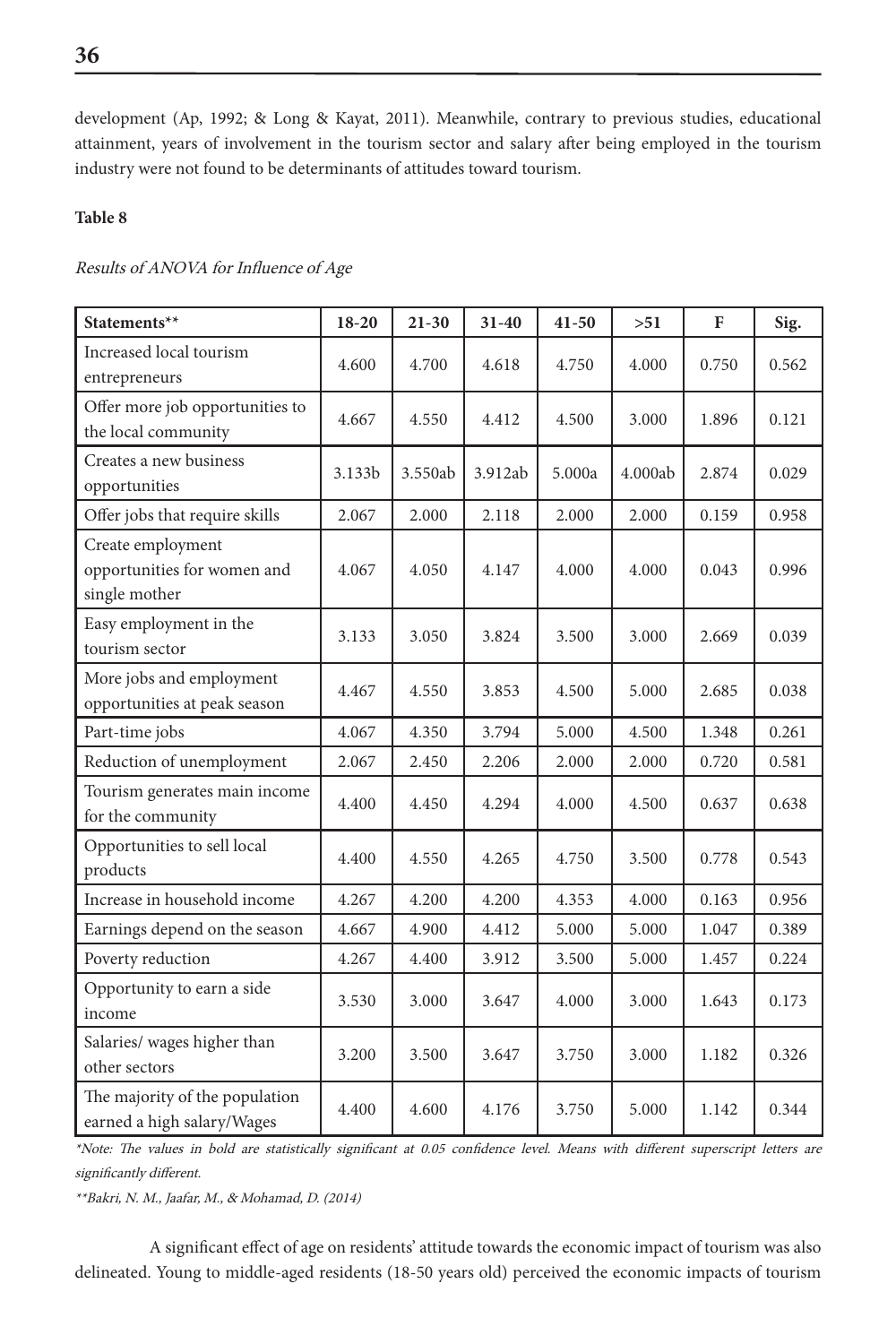more positively than the older members (51 above). Locals ageing 18-50 agreed more frequently that tourism growth in Asik-Asik Waterfalls has led to opening of more employment opportunities. This could be attributed to the fact that respondents belonging to this cohort are the most economically-productive and can obtain jobs in the tourism sector more easily, especially during peak tourism season. Parallel results were noted by Almeida-Garcia et al. (2016), accentuating that young adults and middle aged residents may envision tourism advancement as an excellent economic opportunity, thus, they are more favorably disposed to it.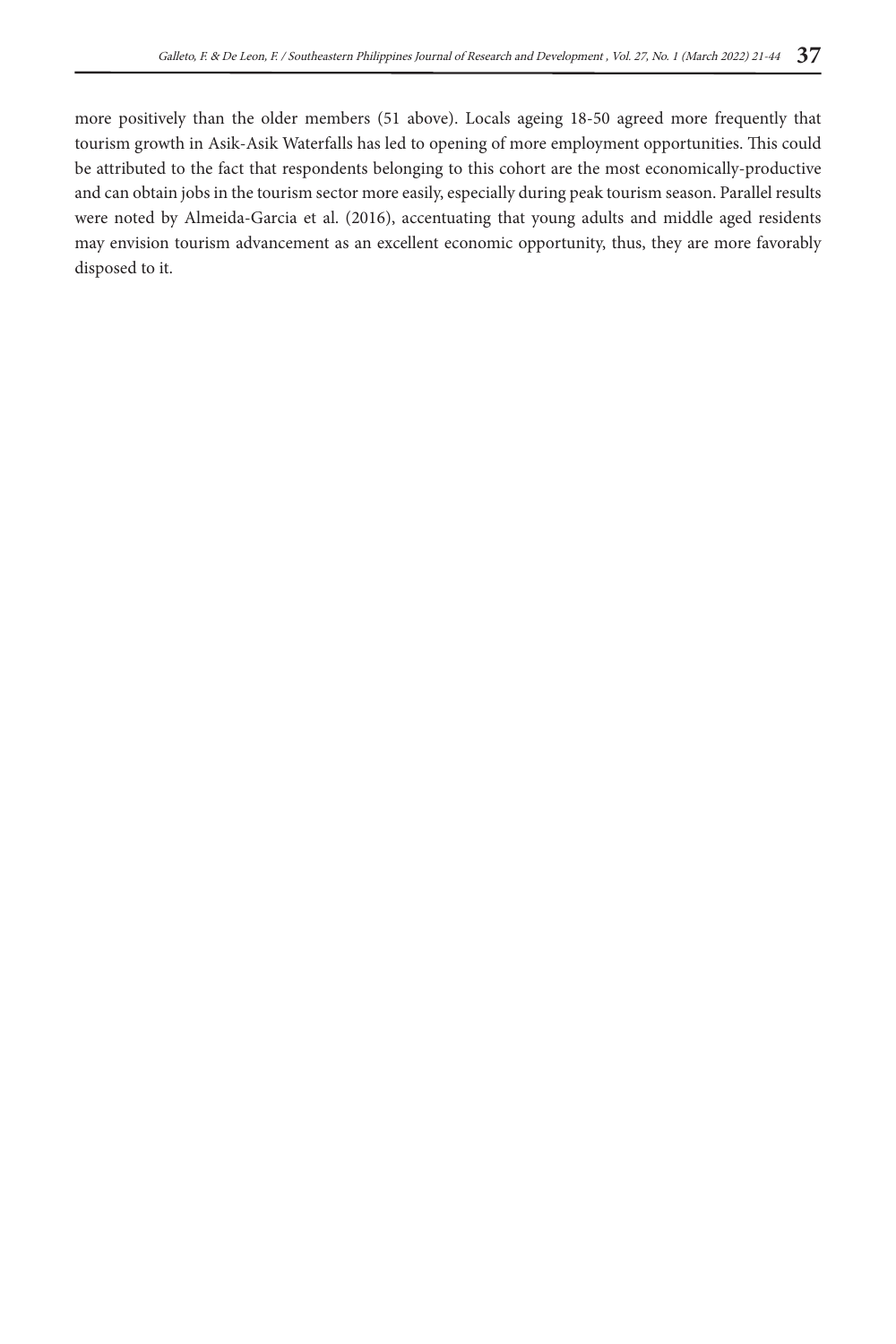#### **Statements**\*\* **No** No formal **education Primary school Secondary school Certificate/ diploma Degree F Sig** Increased local tourism entrepreneurs 4.667 | 4.333 | 4.593 | 4.000 | 4.808 | 1.915 | 0.117 Offer more job opportunities to the local community 4.444 | 4.083 | 4.481 | 3.000 | 4.692 | 1.937 | 0.114 Creates a new business opportunities 3.444 3.667 3.889 5.000 3.615 0.637 0.638 Offer jobs that require skills 2.000 1.9167 2.074 2.000 2.154 0.406 0.804 Create employment opportunities for women and single mother 4.000 4.167 4.296 5.000 3.846 0.837 0.507 Easy employment in the tourism sector 3.222 3.667 3.667 3.000 3.192 1.051 0.387 More jobs and employment opportunities at peak season 4.000 4.417 4.296 5.000 4.115 0.507 0.731 Part-time jobs 1 4.222 3.833 4.333 4.000 3.885 0.591 0.670 Reduction of unemployment 2.111 2.00 2.370 2.000 2.231 0.564 0.690 Tourism generates main income for the community  $\begin{bmatrix} 4.222 \\ 4.500 \\ 4.407 \end{bmatrix}$  4.000 4.269 0.577 0.680 Opportunities to sell local products  $\begin{bmatrix} 4.667 \\ 4.333 \end{bmatrix}$   $\begin{bmatrix} 4.333 \\ 4.333 \end{bmatrix}$   $\begin{bmatrix} 2.000 \\ 4.423 \end{bmatrix}$  1.706 0.158 Increase in household income 4.111 | 4.083 | 4.407 | 5.000 | 4.269 | 0.595 | 0.668 Earnings depend on the season 1.4.889 4.889 4.833 4.630 5.000 4.462 0.511 0.728 Poverty reduction 1 4.000 4.500 3.963 5.000 4.115 0.717 0.583 Opportunity to earn a side income 3.222 | 3.333 | 3.259 | 3.000 | 3.808 | 1.162 | 0.335 Salaries/ wages higher than other sectors 3.778 3.417 3.407 3.000 3.577 0.569 0.686 The majority of the population earned a high salary/Wages 4.444 4.500 4.370 5.000 4.154 0.423 0.791

Results of ANOVA for Influence of Education

\*Note: The values in bold are statistically significant at 0.05 confidence level.

\*\*Bakri, N. M., Jaafar, M., & Mohamad, D. (2014)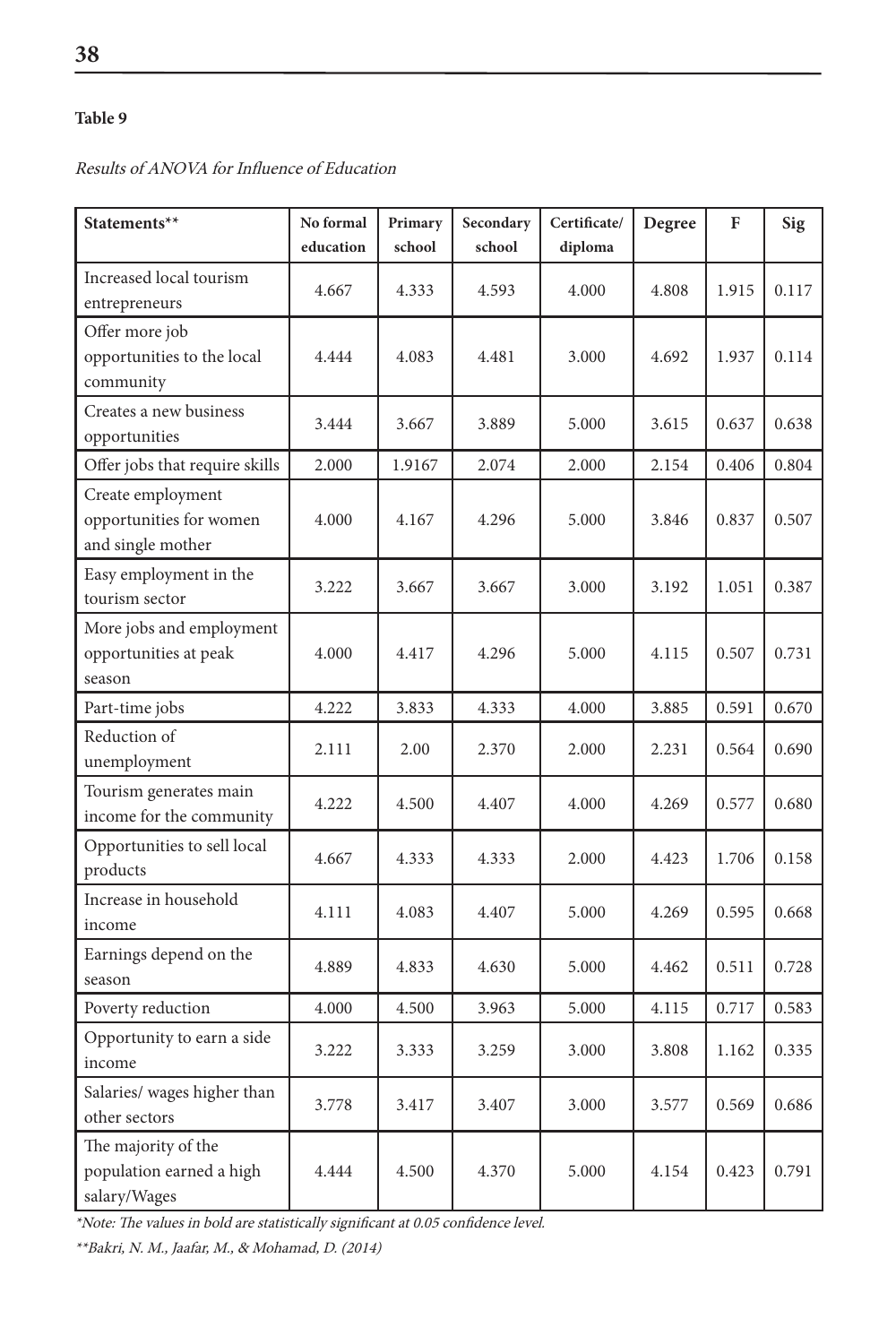# Results of ANOVA for Influence of Years of Involvement in Tourism Industry

| Statements**                                                   | Less than | $3 - 5$ | $6 - 10$ | $11 - 20$ | F     | <b>Sig</b> |
|----------------------------------------------------------------|-----------|---------|----------|-----------|-------|------------|
|                                                                | 3 years   | years   | years    | years     |       |            |
| Increased local tourism<br>entrepreneurs                       | 4.706     | 4.781   | 4.455    | 4.000     | 2.179 | 0.080      |
| Offer more job opportunities to<br>the local community         | 4.529     | 4.719   | 4.091    | 3.000     | 2.549 | 0.047      |
| Creates a new business<br>opportunities                        | 3.588     | 3.563   | 4.091    | 5.000     | 0.851 | 0.498      |
| Offer jobs that require skills                                 | 1.941     | 2.000   | 2.000    | 2.000     | 1.973 | 0.108      |
| Create employment opportunities<br>for women and single mother | 4.471     | 3.875   | 4.091    | 5.000     | 1.105 | 0.361      |
| Easy employment in the tourism<br>sector                       | 3.588     | 3.219   | 4.000    | 3.000     | 1.445 | 0.229      |
| More jobs and employment<br>opportunities at peak season       | 4.235     | 4.219   | 4.273    | 5.000     | 0.185 | 0.946      |
| Part-time jobs                                                 | 4.000     | 4.344   | 3.636    | 4.000     | 0.792 | 0.534      |
| Reduction of unemployment                                      | 2.176     | 2.313   | 2.091    | 2.000     | 0.220 | 0.927      |
| Tourism generates main income<br>for the community             | 4.235     | 4.313   | 4.636    | 4.000     | 0.955 | 0.438      |
| Opportunities to sell local<br>products                        | 4.412     | 4.469   | 4.545    | 2.000     | 1.846 | 0.130      |
| Increase in household income                                   | 4.176     | 4.219   | 4.455    | 5.000     | 0.435 | 0.783      |
| Earnings depend on the season                                  | 4.765     | 4.750   | 4.091    | 5.000     | 1.100 | 0.363      |
| Poverty reduction                                              | 4.176     | 4.000   | 4.000    | 5.000     | 0.479 | 0.751      |
| Opportunity to earn a side<br>income                           | 3.412     | 3.250   | 4.091    | 3.000     | 1.386 | 0.248      |
| Salaries/ wages higher than other<br>sectors                   | 3.529     | 3.531   | 3.545    | 3.000     | 0.153 | 0.961      |
| The majority of the population<br>earned a high salary/Wages   | 4.29      | 4.438   | 4.364    | 5.000     | 0.429 | 0.787      |

\*Note: The values in bold are statistically significant at 0.05 confidence level.

\*\*Bakri, N. M., Jaafar, M., & Mohamad, D. (2014)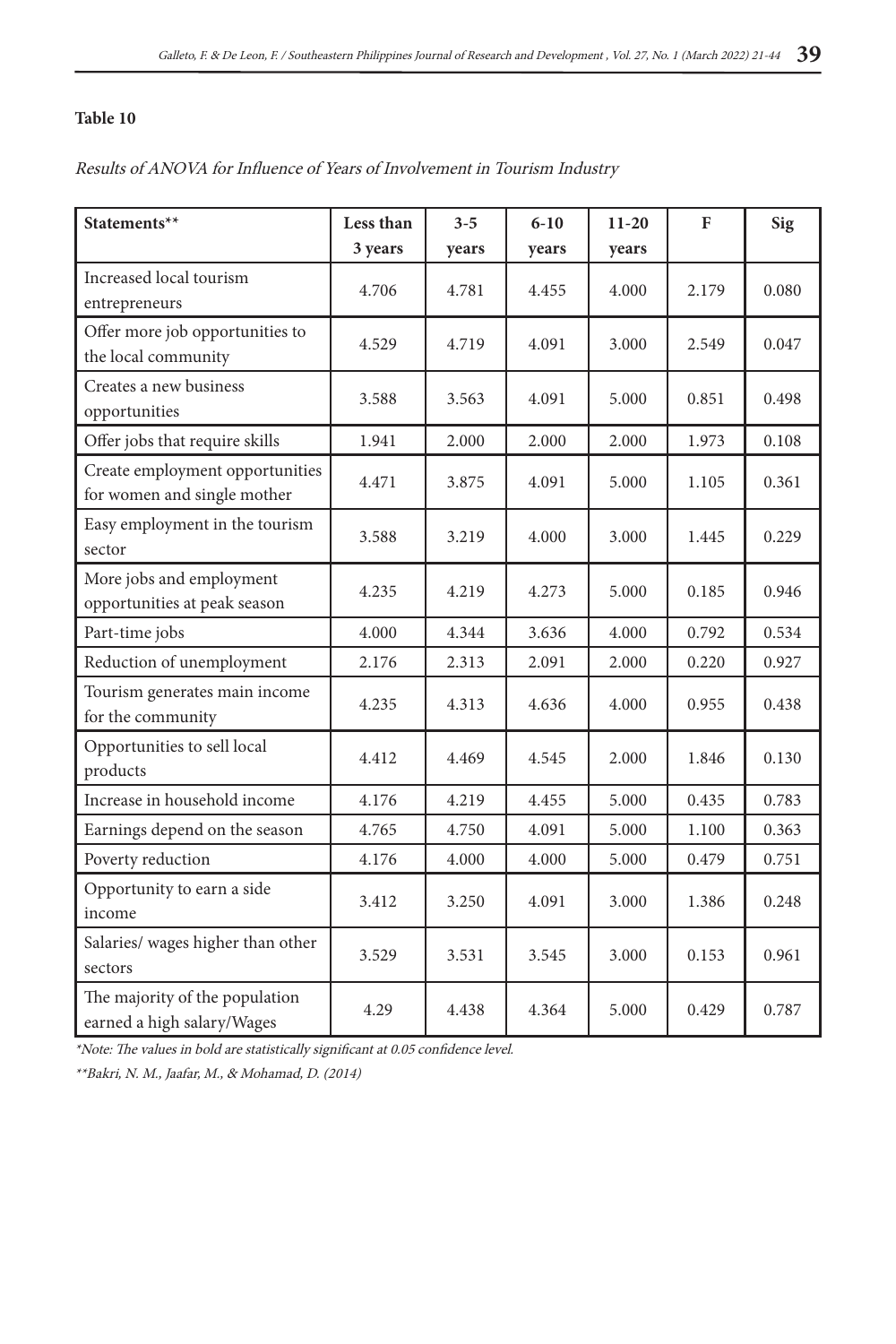| Statements**                                                   | <b>Below</b><br>10,000 | $10,001 -$<br>20,000 | $20,001 -$<br>30,000 | F     | Sig   |
|----------------------------------------------------------------|------------------------|----------------------|----------------------|-------|-------|
| Increased local tourism entrepreneurs                          | 5.000                  | 4.667                | 5.000                | 1.802 | 0.155 |
| Offer more job opportunities to the<br>local community         | 5.000                  | 4.491                | 5.000                | 0.965 | 0.414 |
| Creates a new business opportunities                           | 4.000                  | 3.702                | 3.000                | 0.365 | 0.778 |
| Offer jobs that require skills                                 | 2.000                  | 1.982                | 2.000                | 2.615 | 0.058 |
| Create employment opportunities for<br>women and single mother | 4.000                  | 4.105                | 4.000                | 0.015 | 0.998 |
| Easy employment in the tourism sector                          | 4.000                  | 3.421                | 4.000                | 0.444 | 0.722 |
| More jobs and employment<br>opportunities at peak season       | 3.500                  | 4.316                | 3.00                 | 1.693 | 0.176 |
| Part-time jobs                                                 | 4.500                  | 4.158                | 2.500                | 1.349 | 0.266 |
| Reduction of unemployment                                      | 2.000                  | 2.246                | 2.000                | 0.126 | 0.945 |
| Tourism generates main income for<br>the community             | 4.000                  | 4.351                | 4.500                | 0.278 | 0.841 |
| Opportunities to sell local products                           | 5.000                  | 4.404                | 4.500                | 0.531 | 0.663 |
| Increase in household income                                   | 4.500                  | 4.263                | 4.000                | 0.165 | 0.920 |
| Earnings depend on the season                                  | 5.000                  | 4.614                | 5.000                | 0.192 | 0.902 |
| Poverty reduction                                              | 3.000                  | 4.105                | 4.000                | 0.980 | 0.407 |
| Opportunity to earn a side income                              | 3.000                  | 3.491                | 2.500                | 0.690 | 0.561 |
| Salaries/ wages higher than other<br>sectors                   | 3.000                  | 3.509                | 4.500                | 1.444 | 0.237 |
| The majority of the population earned<br>a high salary/Wages   | 5.000                  | 4.386                | 4.000                | 0.728 | 0.538 |

Results of ANOVA for Influence of Years of Salary in Tourism Industry

\*Note: The values in bold are statistically significant at 0.05 confidence level.

\*\*Bakri, N. M., Jaafar, M., & Mohamad, D. (2014)

In general, this study demonstrates that residents of Alamada recognize the economic benefits of tourism development in Asik-Asik Waterfalls, and specific socio-demographic factors influence perceptual variations. Consistent with past research, gender, age and employment reliance in the tourism sector transpired as strong predictors of attitudes towards tourism's effect on the local economy. Given the significance of the host community's input and support, findings from the present work can be utilized to formulate policies in order to optimize communal benefits and sustain tourism development in the area. Fletcher et al. (2016) exemplified that local communities are the central components of tourism advancement and their support is integral to guarantee tourism's long-term success. Residents who perceive positive implications and economic benefits from tourism are more interested to take part in its future development (Hammad et al., 2017; & Charag et al., 2019).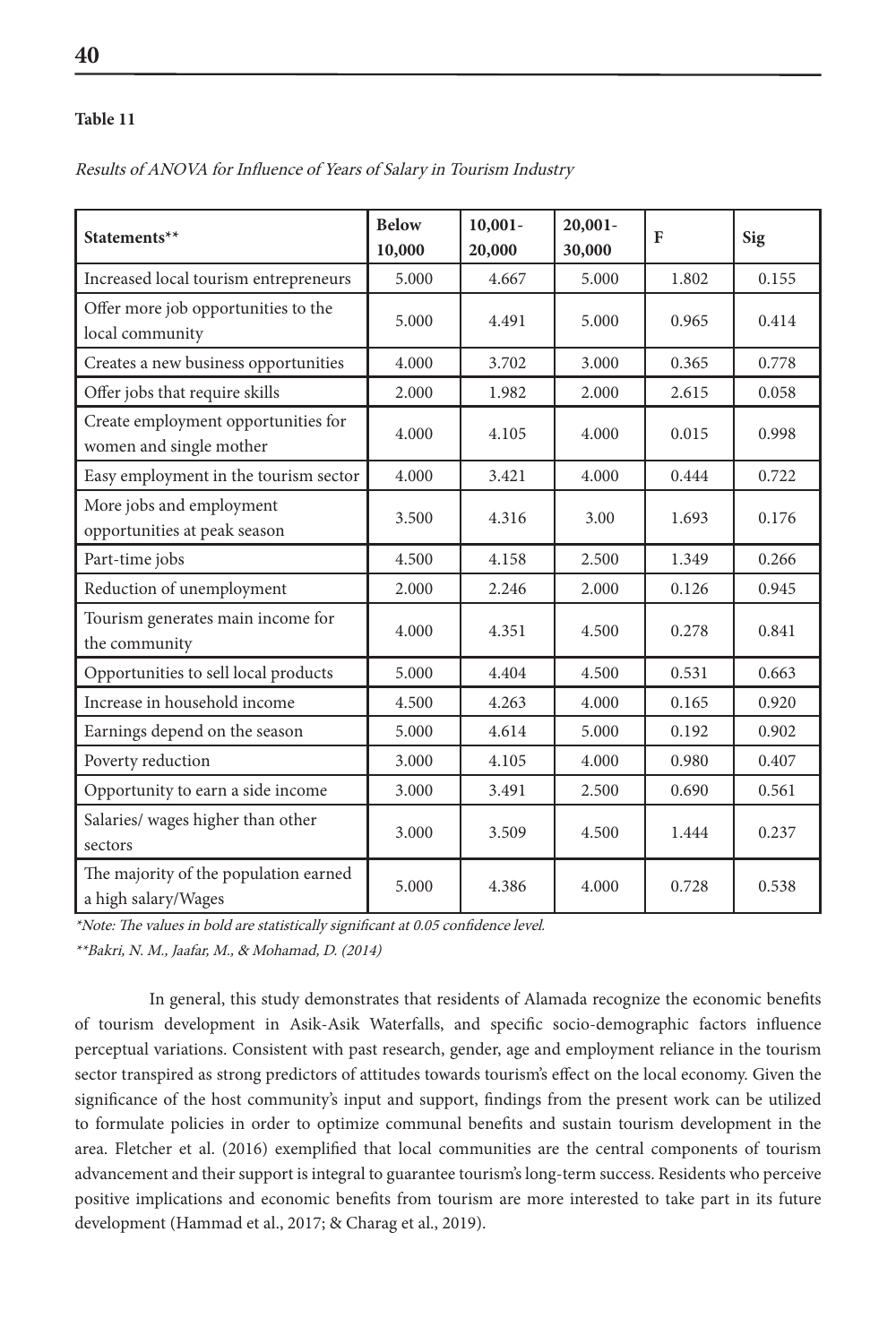#### **Conclusions and Recommendations**

A prominent finding of this study is the favorable perception towards tourism's role in creating employment opportunities for women and single moms. This feature alone highlights one of tourism's societal objectives: to empower women in developing nations and to create equal economic opportunity for both men and women. The local community also indicated a high level of agreement on items relating to income improvement as a result of their involvement in the tourism sector. As deduced from the sample population's socio-demographic profile, most of the residents experienced a two-fold increase in their earnings associated with tourism expansion in Asik-Asik Waterfalls.

The study also explored the relationship between socio-demographic variables and perceptions towards tourism impacts. The factors assessed include: gender, age, educational attainment, employment dependence, years of involvement in tourism and salary after employment in the tourism industry. Results exemplify that residents of Alamada have varying outlooks toward tourism expansion and these perceptual differences were significantly influenced by gender, age and employment dependence. Gender was found to be an antecedent of six statements: men strongly assented that tourism in Asik-Asik Waterfalls was valuable in boosting job and business, and offered employment opportunities that are easier to acquire. Conversely, women respondents were affirmative that tourism has aided in lowering unemployment and helped in generating higher earnings for the locals. Young and middle-aged residents belonging to 18-51 age brackets and those who have occupations related to tourism displayed positive perceptions towards tourism impacts and development. This is firmly coherent with the social exchange theory such that individuals acquiring greater benefits from tourism activities are more positively disposed to it, and are more inclined to partake in its future growth.

Drawing insights from residents' viewpoints toward tourism in Asik-Asik Waterfalls and the variables that potentially contour their perceptions is imperative for government, policy-makers, tourism promoters and planners, not only to win the local populace's approval but also to guarantee success of tourism undertakings. It is also substantial to integrate local residents in formulating decisions for tourism and conduct of tourism activities. Involving the host communities fortifies their awareness of tourism benefits, strengthens their engagement and encourages them to support it. A tourist destination will only uphold its repute if the host communities are accommodating and if they manifest desirable character towards the tourists. Therefore, understanding the attitudes of residents about tourism impacts has to be at the forefront of planning, as it can shed light on drawing appropriate strategies and policies to encourage further residential support for the expansion and sustainability of tourism. Knowledge of residents' outlooks is also expedient in minimizing the possible deleterious effects of tourism advancement on the local community. Moreover, the current work is centered on economic perspective only, however, subsequent research can include tourism impacts on other key areas such as environment, society and culture to capture an all-encompassing outlook of the local community. Future endeavors can also integrate perceptions from tourists as their satisfaction or discontent could profoundly affect the industry's operation and existence. Information of such kind would be useful for tourism planners in formulating policies that would address the multi-faceted goals of tourism: for sustenance of tourism development; and levelling off future expansion and tourists' desires with residents' well-being.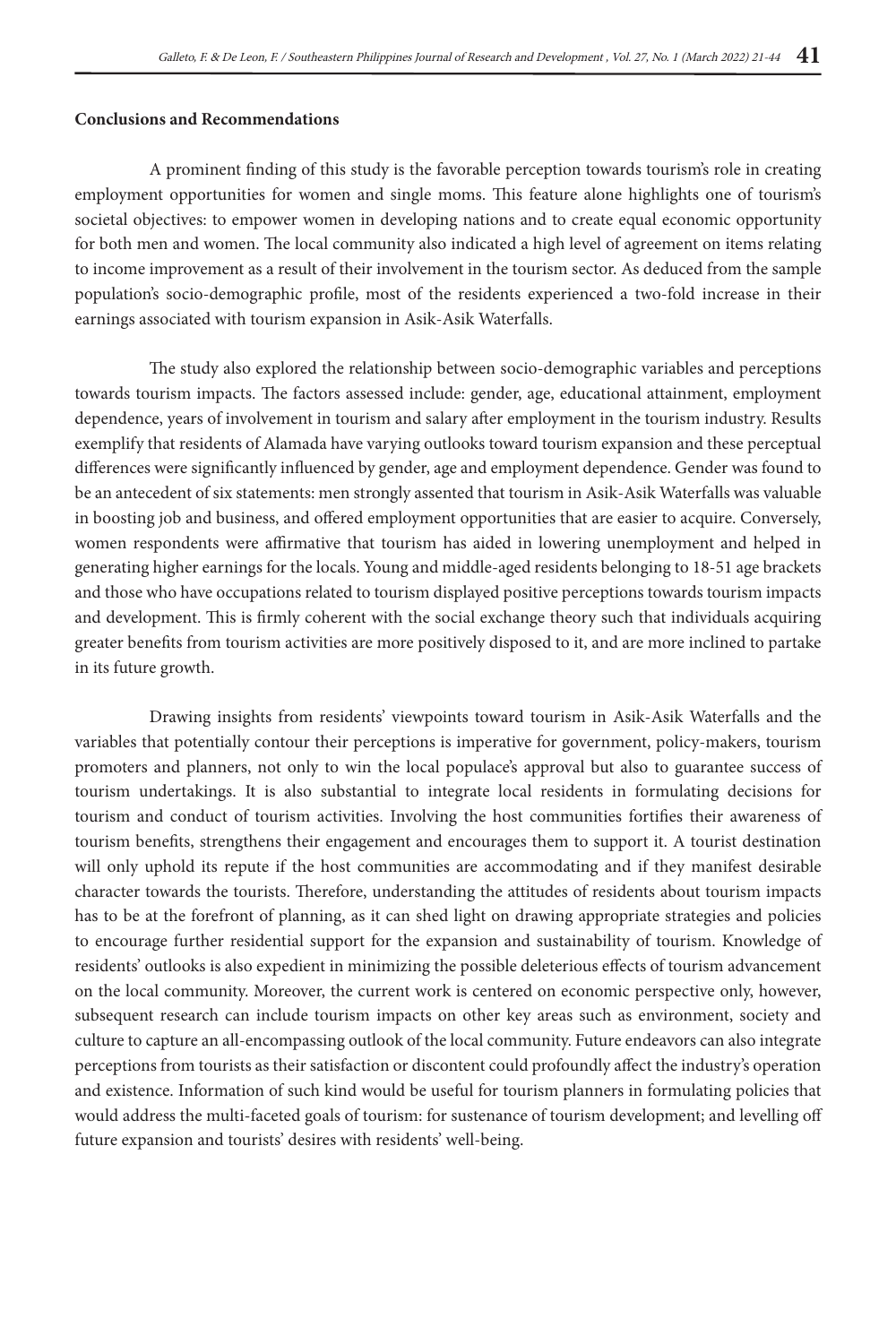#### **References**

- Almeida-Garcia F., Fernandez, M., Vazquez, A., & Macias, R. (2016). Residents' perceptions of tourism development in Benalmadena (Spain). Tourism Management, 54(3), 259-274.
- Andereck K., & Nyaupane, G. (2011). Exploring the nature of tourism and quality of life perceptions among residents. Journal of Travel Research, 50(3), 248–260.
- Andereck, K., Valentine, K., Knopf, R., & Vogt, C. (2005). Residents' Perceptions of Community Tourism Impacts. Annals of Tourism Research, 32(4), 1056–1076, 2005.
- Ap, J. (1992). Residents' Perceptions on Tourism Impacts. Annals of Tourism Research, 19, 665-690, 1992.
- Bakri, N. M.,Jaafar, M., & Mohamad, D. (2014). Perceptions of local communities on the economic impacts of tourism development in Langkawi, Malaysia. In SHS web of conferences, 12, (p. 01100). EDP Sciences.
- Charag, A., Fazili, A., & Bashir, I. (2019). Residents' Perception Towards Tourism Impacts In Kashmir. International Journal of Tourism Cities. DOI 10.1108/IJTC-11-2019-0202
- Chyung, S.Y., Roberts, K., Swanson, I., & Hankinson, A. (2017). Evidence-Based Survey Design: The Use of a Midpoint on the Likert Scale. Performance Improvement, 56(10), 15-23.
- Deery, M., Jago L., & Fredline, L. (2012). Rethinking social impacts of tourism research: a new research agenda. Tourism Management, 33(1), 64-73.
- Diedrich, A., & Garcıa-Buades E. (2009), Local perceptions of tourism as indicators of destination decline. Tourism Management, 30(4), 512-521.
- Fletcher, C., Pforr, C., & Brueckner, M. (2016). Factors influencing indigenous engagement in tourism development: an international perspective. Journal of Sustainable Tourism, 24(8-9), 1100-1120.
- Goodwin, H. (2007). Measuring and reporting the impact of tourism on poverty. Tourism research: new directions, challenges and applications, 63-75.
- Gursoy, D., & Rutherford, D. (2004). Host attitudes toward tourism: an improved structural model. Annals of Tourism Research, 31(3), 495-516.
- Gursoy, D., Chi, G., & Dyer, P. (2010). Locals' attitudes toward mass and alternative tourism: the case of Sunshine Coast, Australia. Journal of Travel Research, 49(3), 381-394.
- Hammad, N., Ahmad, S., & Papastathopoulos, A. (2017). Residents' perceptions of the impact of tourism in Abu Dhabi, United Arab Emirates. International Journal of Culture, Tourism and Hospitality Research. https://doi.org/10.1108/ IJCTHR-04-2017-0048
- Hanafiah, M. H., Jamaluddin, M.R., & Zulkifly, M.I. (2013). Local community attitude and support towards tourism development in Tioman Island, Malaysia. Procedia-Social and Behavioral Sciences, 105, 792-800.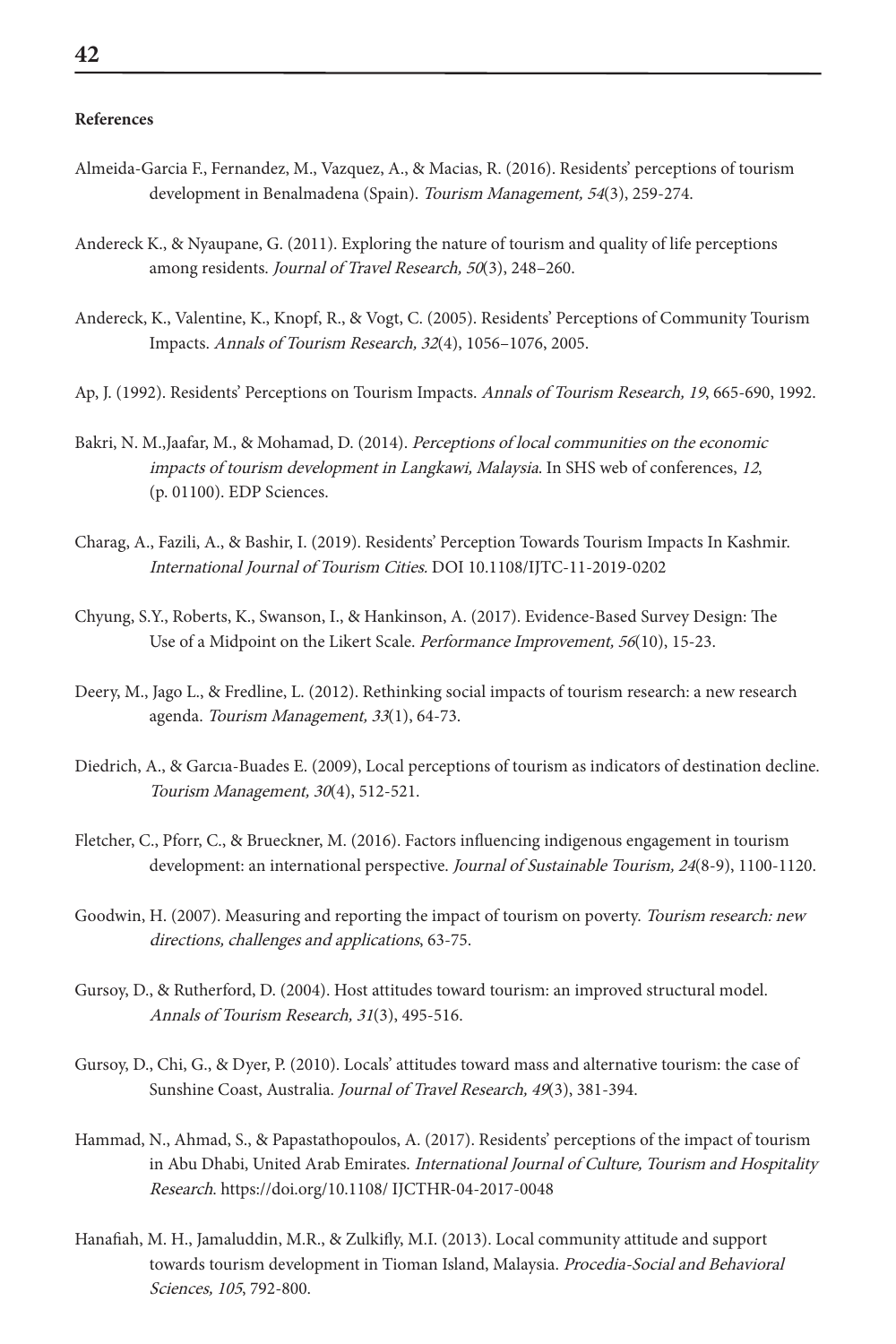- Jalani, J. (2012). Local people's perception on the impacts and importance of ecotourism in Sabang, Palawan, Philippines. Procedia - Social and Behavioral Sciences, 57, 247-254.
- Jurowski, C., Uysal, M., & Williams, D. (1997). A theoretical analysis of host community resident reactions to tourism. Journal of Travel Research, 36(2), 3–11.
- Kim, K., Uysal, M., & Sirgy, M. (2013). How does tourism in a community impact the quality of life of community residents?. Tourism Management, 36(6), 527-540.
- Ko, D.W., & Stewart, W.P. (2002). A structural equation model of residents' attitudes for tourism development. Tourism Management, 23(5), 521-530.
- Lakwatsero.com (2022). Asik-Asik Falls of Alamada: A Worthy Adventure in North Cotabato. <https://www.lakwatsero.com/spots/asik-asik-falls/>
- Latip, N., Rasoolimanesh, S., Jaafar, M., Marzuki, A., & Umar, M. (2018). Indigenous residents' perceptions towards tourism development: a case of Sabah, Malaysia. Journal of Place Management and Development. https://doi.org/10.1108/ JPMD-09-2017-0086
- Liu, J. C., & Var, T. (1986). Resident attitudes toward tourism impacts in Hawaii. Annals of tourism research, 13(2), 193-214.
- Liu, W., Vogt, C., Luo, J., He, G., Frank, K., & Liu, J. (2012). Drivers and Socioeconomic Impacts of Tourism Participation in Protected Areas. PLoS ONE 7(4):e35420.
- Long, P. H., & Kayat, K. (2011). Residents' perceptions of tourism impact and their support for tourism development: The case study of Cuc Phuong National Park, Ninh Binh Province, Vietnam. European Journal of Tourism Research, 4(2), 123–146.
- Mensah, C. (2012). Residents' perception of socio-economic impacts of tourism in Tafi Atome, Ghana. Asian Social Science, 8(15), 274-287.
- Nunkoo, R., & Ramkissoon, H. (2011). Developing a community support model for tourism. Annals of Tourism Research, 38(3), 964–988.
- Pansiri, J., & Mmereki, R. N. (2010). Perceived impact of tourism on rural and urban communities in Botswana. WIT Transactions on Ecology and the Environment, 142, 605-617.
- Pimentel, J. (2019). Some Biases in Likert Scaling Usage and its Correction. International Journal of Science: Basic and Applied Research (IJSBAR), 45(1), 183-191.
- Porter, B., Orams, M., & Luck, M. (2015). Surf-riding tourism in coastal fishing communities: A comparative case study of two projects from the Philippines. Ocean & Coastal Management, <sup>116</sup>, 169-176.

Rasoolimanesh, S. M., Jaafar, M., Kock, N., & Ramayah, T. (2015). A revised framework of social exchange